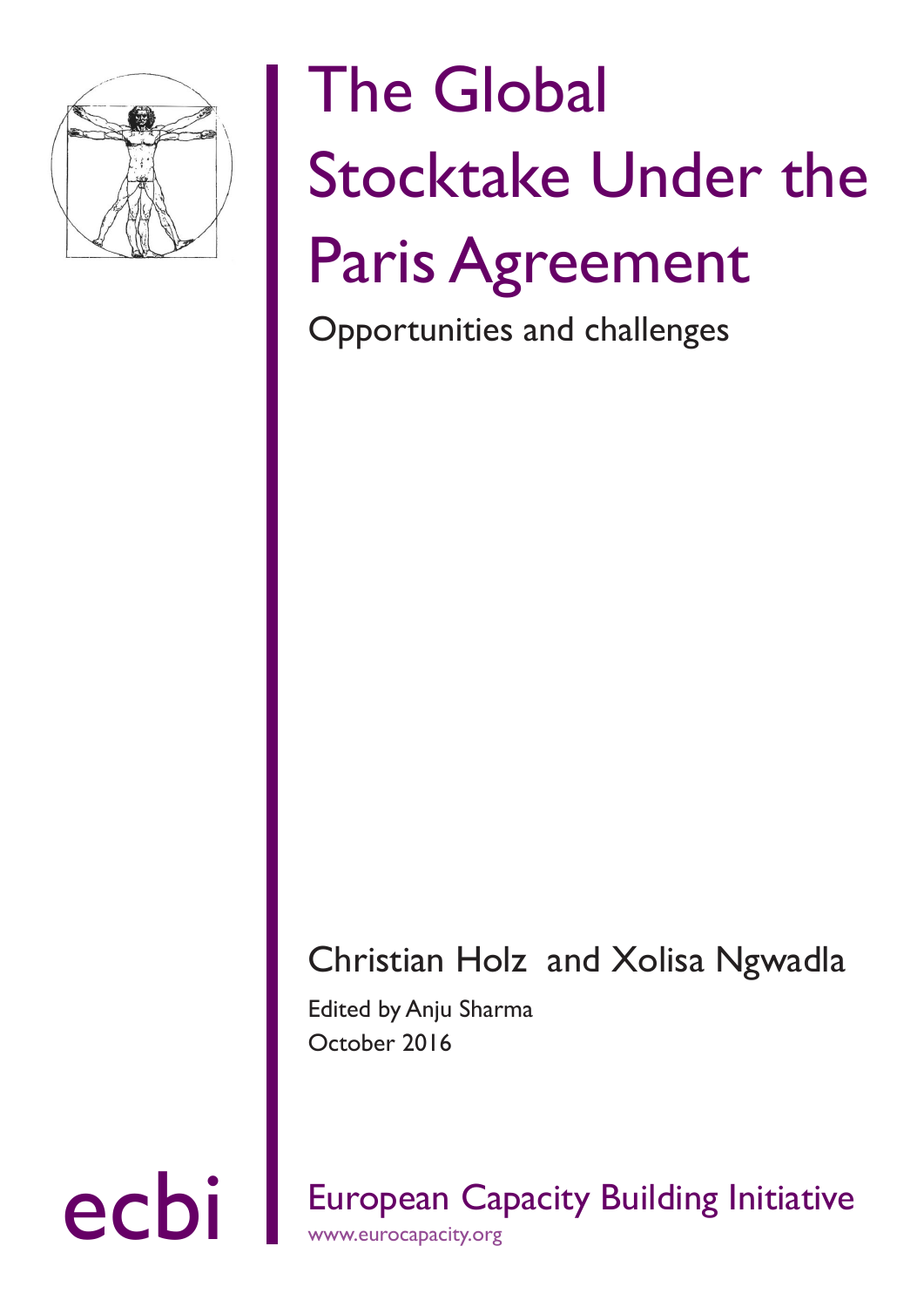The contents of this paper are the sole responsibility of the Authors. Any views expressed are solely those of the authors and do not necessarily represent those of ecbi member organisations or funding partners. This paper was written by the authors in their personal capacity – therefore it reflects their personal views, and not necessarily those of any institutions they may be affiliated with.

All rights reserved. No part of this publication may be reproduced, stored in a retrieval system, or transmitted in any form or by any means, electronic, mechanical, photocopying, recording, or otherwise, without prior permission of the ecbi.

#### **Authors**

**Christian Holz**, University of Ottawa, School of Political Studies, Canada (cholz@climate.works).

**Xolisa Ngwadla,** Council for Scientific and Industrial Research, South Africa (xngwadla@csir.co.za).

 The authors would like to gratefully acknowledge comments on earlier versions provided by Yamide Dagnet, Tom Athanasiou, Benito Müller, and Anju Sharma, as well as the participants of the ecbi's Oxford Fellowship Colloquium in August 2016. Any remaining omissions, errors, and so forth are, of course, ours alone.

#### **Funding Partner**

This production of this paper is supported by SIDA.



#### **ecbi Member Organisations**



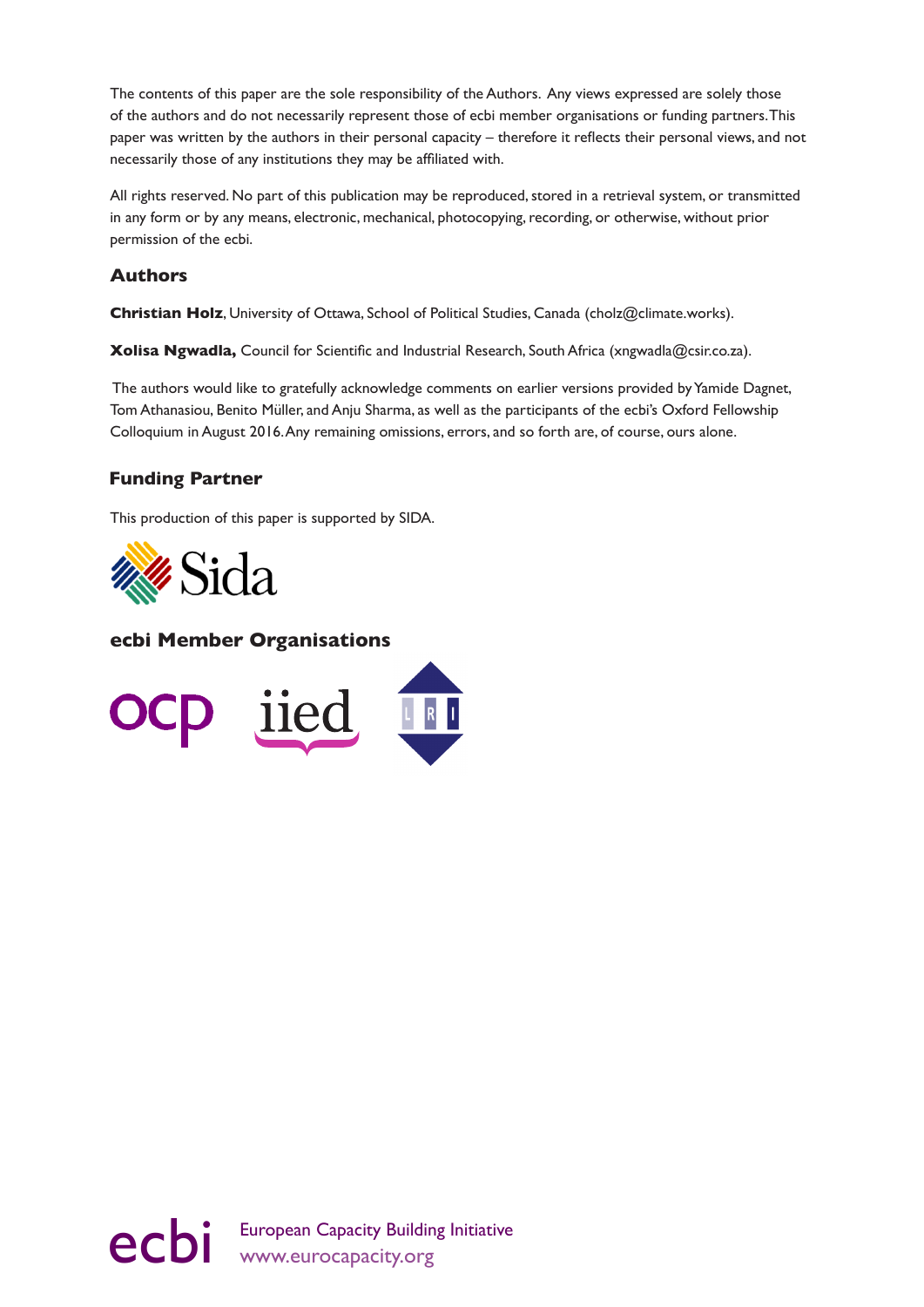## TABLE OF CONTENTS

| <b>Executive Summary</b>                                     | $\overline{2}$ |
|--------------------------------------------------------------|----------------|
| I. Introduction                                              | $\overline{4}$ |
| 2. The Global Stocktake in the Paris Outcome                 | 5              |
| 3. Proposals that Present a Context for the Global Stocktake | 7              |
| 4. Operationalising the Global Stocktake                     | 9              |
| 5. Conclusions                                               | 19             |

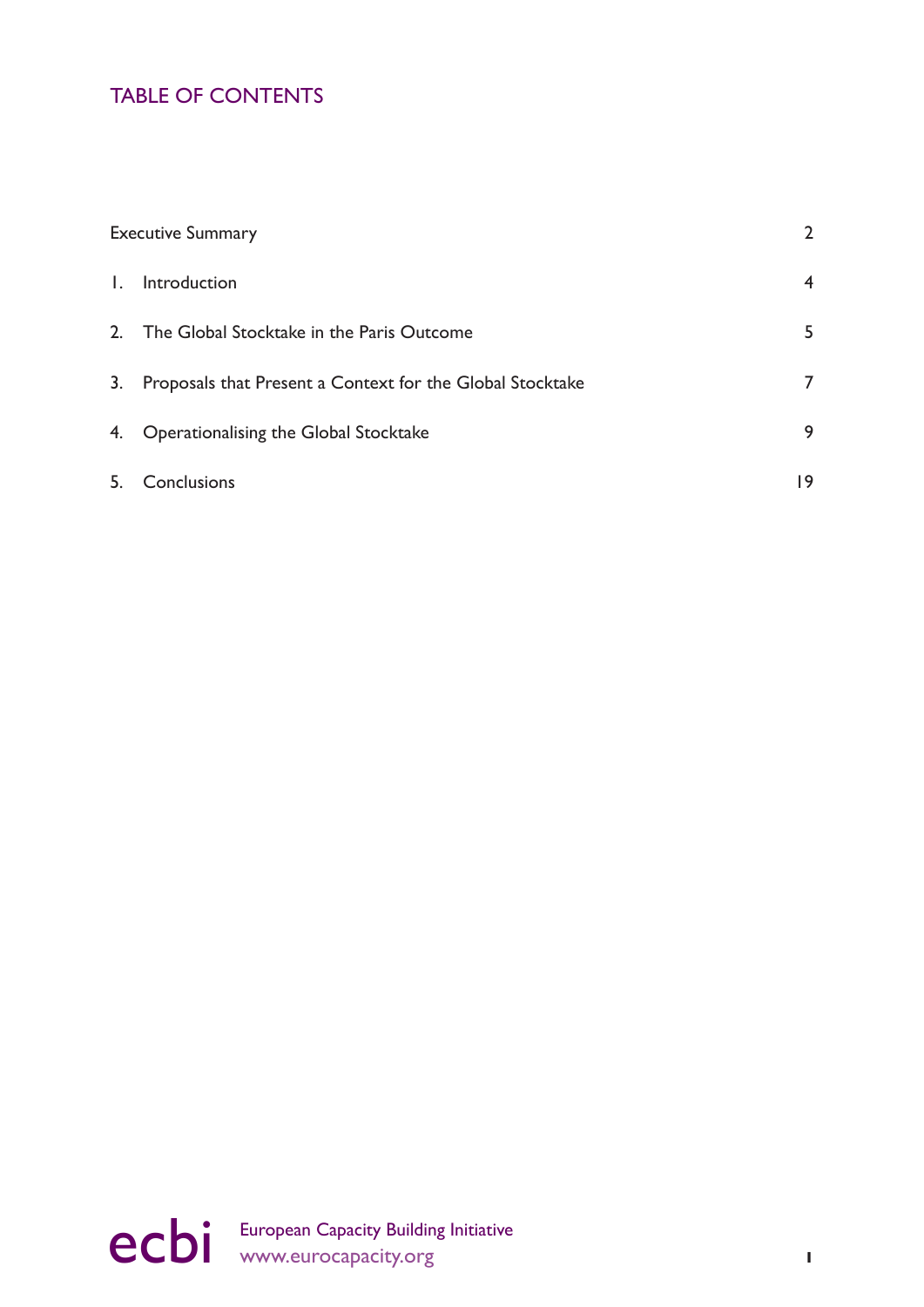## <span id="page-3-0"></span>**EXECUTIVE SUMMARY**

The global stocktake, established in Article 14 of the Paris Agreement, is a central component of the set of provisions in the Paris Outcome that are intended to raise ambition of Parties over time. It interacts with other provisions in various ways. For example, it aligns with the cyclic nature of the agreement; it relies on the outcomes of the transparency regime; it considers as input Nationally Determined Contributions (NDCs) and other undertakings, whilst also informing their formulation and updating; it also links the commitments to the purpose and goals of the Agreement. While Parties agreed in Paris on the general scope, objective and purpose of the stocktake, specific modalities will have to be developed before the first stocktake can take place in 2023.

To conceptualise the stocktake, we introduce three central, basic structural concepts: the 'pillars' of the climate regime; four tracks; and three elements (benchmark-state-gap).

The stocktake is stipulated to be comprehensive and to cover all pillars of the climate regime. Mitigation, adaptation, and means of implementation (MOI, inlcuding finance, technology transfer and capacity building) are explicitly mentioned, but the general language of the stocktake suggests that the scope can be wider and also cover, for example, loss and damage (L&D), cooperative approaches, climate change education, etc.

Further, the stocktake has both backward-looking and forward-looking components. The text refers to "*implementation*", indicating the backward-looking aspect, while the purpose of the stocktake is to assist Parties in increasing their ambition in the future, indicating the forward-looking aspect. Furthermore, the stocktake considers both 'reported' and 'communicated' information.

We define four separate 'tracks' for the stocktake, each associated with a different five-year implementation period:

- 1. the **period that has ended** before the stocktake (for example, the pre-2020 period in the case of the 2023 stocktake)
- 2. the **current period** (in the example, the 2021-2025 period);
- 3. the **next upcoming period** (2026-2030); and
- 4. the **one after** that.

Considering the pillars and tracks together results in a typology for the stocktake that we believe can be very useful for Parties as they consider and decide the stocktake's modalities. For each track, and for each of the pillars within each track, the types of inputs that are available for the stocktake, the outcomes that are desirable or useful, as well as the processes that constitute the actual stocktake are different.

One way to conceptualise this typology is to think about the global stocktake as a set of individual stocktakes for the various track-pillar combinations. For example, the inputs considered, actions taken and outcomes produced in track 3 will be different for mitigation compared to, say, technology. For mitigation, emissions pathways and the mitigation components of NDCs can be used as inputs, while the outcomes could be recommendations for strengthening NDCs. For technology, however, no undertakings are expected to cover technology contributions, but needs might have been articulated in recipient countries' NDCs.

Within each of these tracks and pillars, the central stocktake exercise has three basic elements: benchmark, state and gap. The 'benchmark' is the level of action within each track and pillar that should ideally be achieved, according to science and other relevant information sources – for example relevant emissions levels in a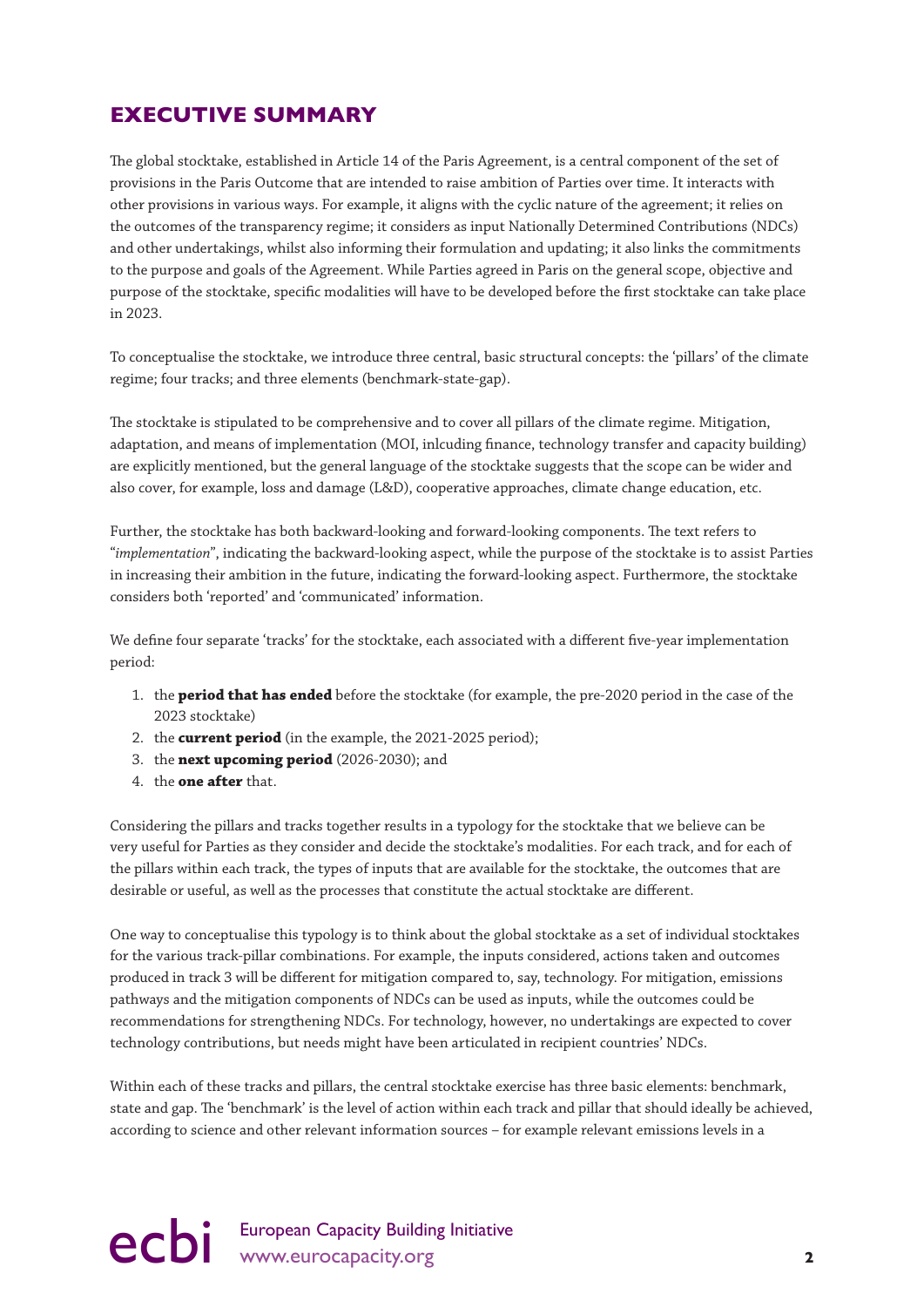1.5°C-compliant pathway. The 'state' is the level of action that actually has occurred in track 1 stocktakes; level of action currently being undertaken in track 2; and the level of action that is pledged or anticipated in track 3 and 4, respectively. Finally, the 'gap' is the shortfall of the state relative to the benchmark.

In designing the stocktake, Parties must identify suitable inputs for identifying benchmark and state, processes how to practically assess them, suitable outputs to describe state and gap, and guidance for actions to be taken by Parties to close the gap. Again, all of these would likely differ between each track-pillar combination.

As overarching design principles, the stocktake is stipulated to take place "*in light of equity in the best available science*". This points to the role of the scientific community in generating and providing relevant knowledge (and closing pertinent knowledge gaps) as inputs to the stocktake. The equity stipulation will have to be further considered by Parties, but in our view can take three (not mutually exclusive) broad forms: differentiation in conducting the stocktake; group-based assessment; and making equity itself a topical focus of the stocktake. The differentiation aspect is well established within the provisions of Paris Agreement that are related to the stocktake: the rules for reporting, for example, have flexibility for developing countries, least developed countries (LDCs) and small island developing States (SIDS); there is differentiation with regards to the provision of finance; and there is self-differentiation with regards to type of mitigation commitment, to name but a few.

While the Paris Agreement stipulates that the collective progress is the focus of the stocktake, therefore hinting to an aggregate assessment, the outcomes of the stocktake must be relevant for application by individual Parties (to enhance their ambition) and the stocktake will consider input based on information from individual Parties. Hence, it will have disaggregated components as well. In general, the stocktake deliberations made clear that, as a group, Parties did not want the assessment itself to be conducted on an individual level. However, a globally-aggregated assessment cannot meet the "*in light of equity*" criterion.

We suggest that this conundrum can be solved by embracing group-based assessments, where groups are defined along yet-to-be-agreed criteria; perhaps even different criteria for different stocktake tracks and/or pillars. Groupings could, for example, be done by level of development, which in turn could be defined either through a dynamic, indicator-based approach, or through the developed-developing-LDCs/SIDS trichotomy used elsewhere in the Paris Agreement. Another option for grouping, at least in mitigation, could be by type of commitment. Other approaches can be envisioned as well. However, the overall result should be that there is a certain degree of relevant homogeneity within the group, and that the outcomes of the groupbased assessments can be usefully employed by Parties in their unilateral application of the outcomes of the multilateral process.

Finally, equity can be considered as a stocktake topic in its own right – for example, when the distributional justice implications of mitigation policies are assessed, or when adaptation response is examined to determine whether it is reducing the risks of the most vulnerable populations.

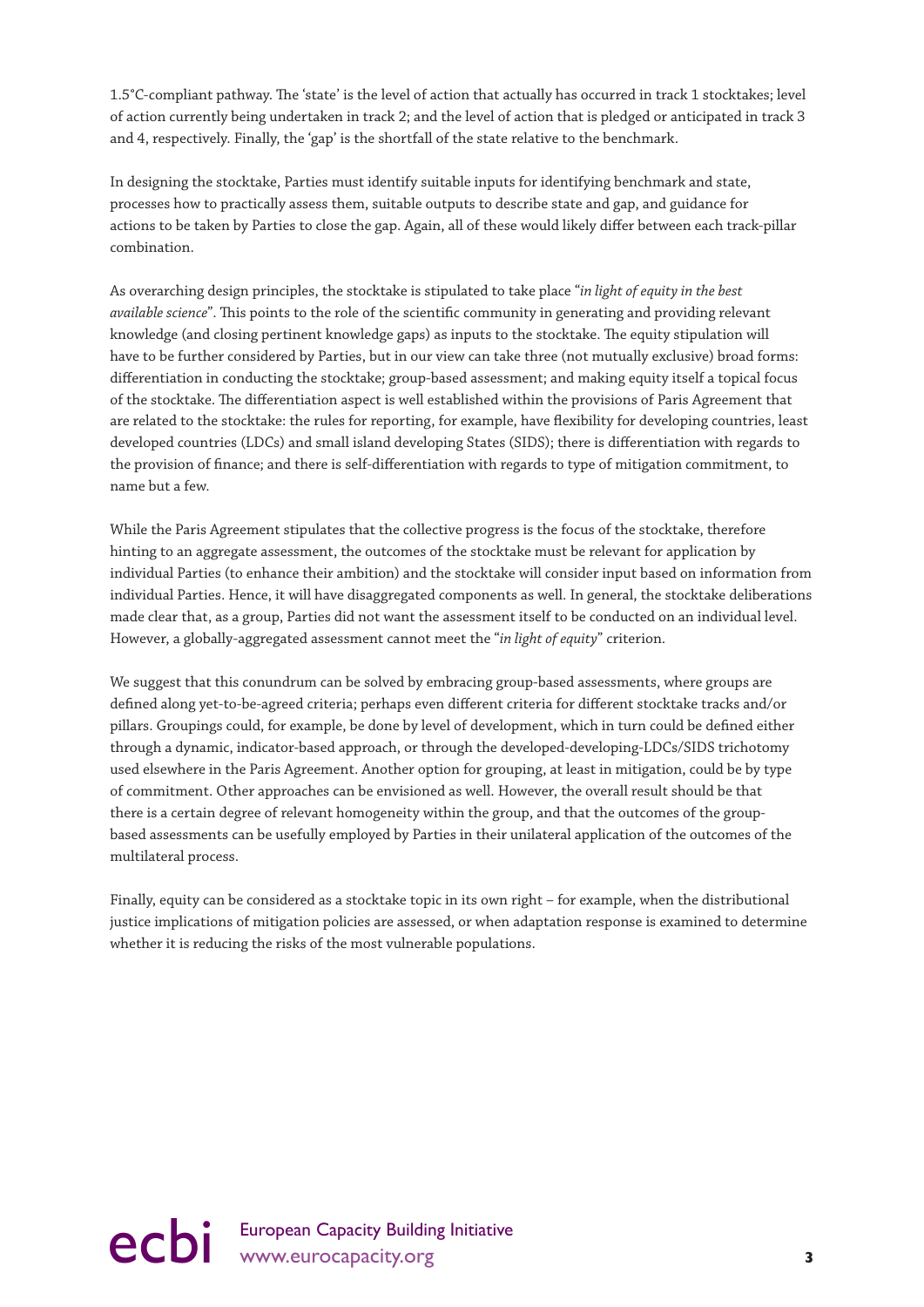### <span id="page-5-0"></span>**1. INTRODUCTION**

With the Paris outcome (which includes the Paris Agreement itself and decision 1/CP.21), many aspects of the international community's collective response to the global threat of climate change are now clear. For example, the bottom-up nature of this response is predominant, with countries nationally determining their contributions and other undertakings communicated to the UN Framework Convention on Climate Change (UNFCCC). Further, the Paris Agreement sets its purpose, and establishes global goals and objectives for each pillar of the climate regime.<sup>1</sup> This goal-setting, in combination with the transparency and accountability provisions of the Agreement, provides a top-down perspective of what the sum of unilateral efforts should deliver.<sup>2</sup>

Parties generally recognise<sup>3</sup> that the collective ambition represented by their NDCs may not plausibly be compatible with these global goals and overall objectives. The various assessment and review mechanisms in the Paris outcome have an important role of contributing to bridging this gap. The global stocktake (Article 14 of the Paris Agreement) is particularly crucial in this regard: it is the most comprehensive collective review exercise within the Paris outcome, and is explicitly intended to connect the level of effort in Parties' undertakings to the global goals and objectives across the pillars of the climate regime.

It therefore provides Parties with a collective opportunity to progress to the higher overall ambition needed to meet collective goals and objectives. Further, the stocktake combines both backward and forward-looking elements, with the former reviewing implementation, whilst the latter informs the enhancement/update of undertakings being or yet to be implemented. The forward-looking element is particularly relevant to bridging the ambition gap across all pillars. Finally, since the stocktake will be conducted "*in the light of equity and best available science*",4 it provides an opportunity to advance the equity debates within the UNFCCC, as well as finding operational expression of the temperature goal across mitigation, adaptation and support.

#### **BOX: Key terms used in this paper**

**Pillars:** We use the term 'pillars' to refer to the main elements of the response to climate change: mitigation, adaptation, finance, technology transfer, capacity building, loss and damage etc.

**Undertaking:** We use this term to mean any action that a Party has indicated it would undertake. Undertakings is therefore a collective term that covers all of a Party's indicated actions, across mitigation, adaptation, finance etc., as well as across time, such as past commitments, commitments currently being implemented and commitments indicated for future periods. For example, Parties' Nationally Determined Contributions are undertakings for mitigation and, where applicable, adaptation. Announced or pledged amounts of climate finance or other support, are also undertakings. As such, undertakings differ from each other by the pillar they apply to, their temporal scale (in terms of the time period they refer to, the distance to that period and its length), their legal nature, as well as their firmness.

This paper intends to contribute to the discussion of the operationalization of the global stocktake, hereinafter referred to as 'the stocktake'. We begin by describing the provisions of the stocktake in the Paris outcome and its relationship to other relevant provisions, and then situate this outcome within the context of the pre-Paris discussions. For the remainder, and most substantial part of the paper, we provide a more detailed discussion of the elements and process, with questions and possible options that Parties will have to consider in operationalising the stocktake. The paper focusses on mitigation, adaptation and finance, as these elements have the most well-articulated forward-looking provisions and undertakings. However, we also briefly touch upon the role of other components (technology, capacity building, L&D, cooperative initiatives etc.) in the stocktake, where appropriate.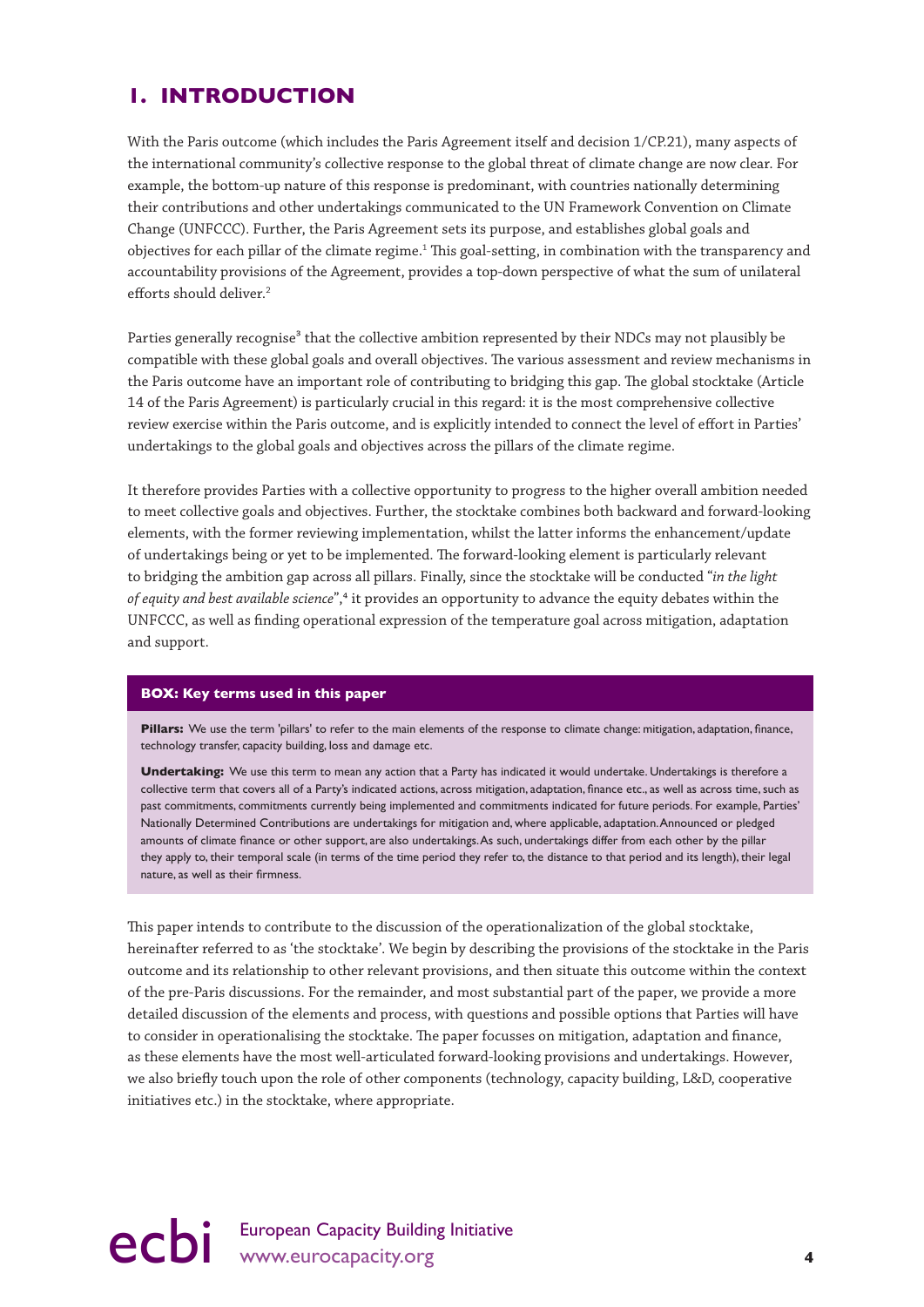### <span id="page-6-0"></span>**2. THE GLOBAL STOCKTAKE IN THE PARIS OUTCOME**

### **2.1 Objectives of the global stocktake**

The stocktake is established in Article 14 of the Paris Agreement, with a number of other Articles<sup>5</sup> providing some guidance on how the pillars of the climate regime will interface with the stocktake. The objective of the stocktake is clearly set out in Article 14.1: to "*periodically take stock of the implementation of this Agreement to assess the collective progress towards achieving the purpose of this Agreement and its long-term goals*" and, in doing so, cover all pillars of the climate regime "*in a comprehensive and facilitative manner, considering mitigation, adaptation and the means of implementation and support*".6

Article 14.3 also stipulates the purpose of the stocktake: to "*inform Parties in updating and enhancing*" their various climate actions, as well as "*enhancing international cooperation for climate actions*". As such, the stocktake is an integral component of the ambition provisions of the Paris Agreement. Taken together, paragraphs 1 and 3 of Article 14 make clear that the point of the stocktake is to identify how much Parties' actions collectively contribute to the progress towards the realization of the goals of the Paris Agreement, as well as to identify the remaining gaps in order to inform adjustments to Parties' actions and support accordingly.

At the same time, by explicitly referring to the "*implementation"* of the Agreement (Article 14.1), it appears that a review of the effectiveness of the Agreement itself is out of the scope of the stocktake. However, it also appears that the implementation of all provisions of the Agreement can be considered; not just those explicitly enumerated in Article 14.1.

### **2.2 Modalities of the global stocktake**

One important element that Article 14 is unclear about is the temporal horizon that the stocktake is supposed to cover. The literature typically distinguishes between assessments and reviews in the context of forwardlooking assessments, implementation reviews and backward-looking assessment, depending on whether the review or assessment is carried out before the commencement, during, or after the completion of the implementation of the actions in question, respectively.7 The Agreement suggests that the stocktake has both a backward-looking ("*take stock of the implementation*" in Article 14.1) and a forward-looking component (in the "*updating and enhancing*" provision in Article 14.3).

With respect to multilateral process and conduct of the stocktake, Article 14 does not provide guidance of 'how' the stocktake will be undertaken. However, elsewhere the Agreement seeks to build on existing arrangements, practices and processes in a number of areas, such as mechanisms for support, framework for adaptation, transparency arrangements and others. In our view, the 2013-2015 Review which consisted of expert (technical), scientific, and Party-driven (diplomatic) processes, can therefore serve as a precedent to guide the multilateral processes of the stocktake. It remains, however, a subject of negotiation what processes will be followed to achieve the purpose of the stocktake.

Furthermore, in defining the modalities of the stocktake, some architectural aspects require further elaboration as they are not currently set out in the text. In our view, this is partly due to the different levels of disaggregation that apply to different aspects of the stocktake: the input information is primarily from individual Parties, the assessment of progress is collective, and the triggered response is both individual (in updating actions and support) as well as collective (in enhancing international cooperation). This architecture of the stocktake presents opportunities for the design of modalities that leverage the strengths and mitigate the weaknesses of both a fully bottom-up or top-down architecture. Some of the questions that remain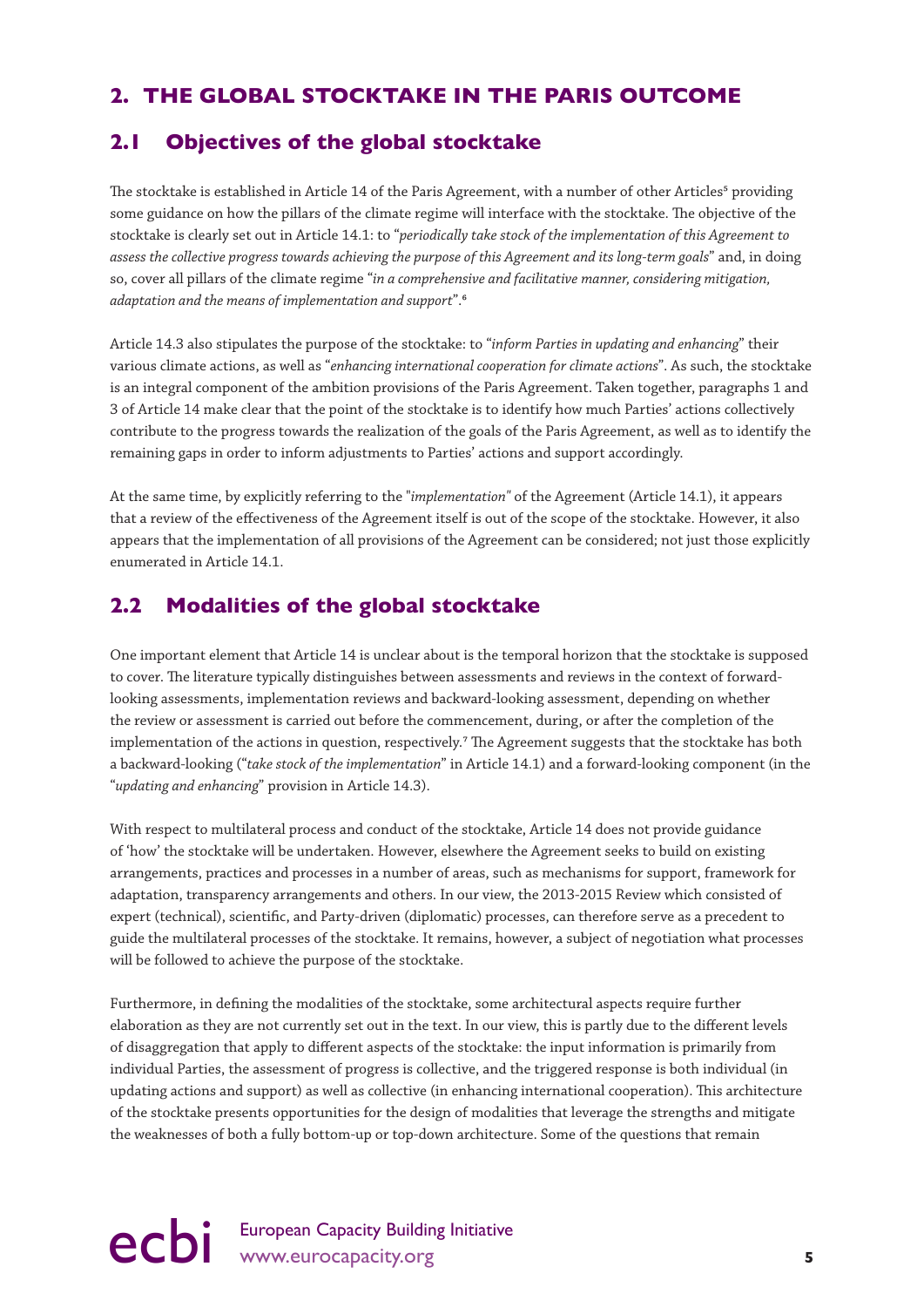include: what will be the process/guidance for Parties in updating their actions and support; and how will the stocktaking exercise consider equity and best available science? We will return to these question later.

### **2.3 Element-specific aspects**

The stocktake provides for the assessment of implementation of provisions of the Agreement, and in our view, these provisions can be usefully classified along two dimensions. First, elements that are explicitly linked to the stocktake vs. those that are not, and, secondly, elements that have a provision for forward-looking undertakings elsewhere in the Agreement vs. those that have not.8 Thus, adaptation, finance and mitigation are explicitly linked and also have forward-looking provisions; technology and capacity building are explicitly linked but have no provision for communication of forward-looking undertakings; while L&D and cooperative approaches neither have an explicit link to the stocktake, nor provisions for forward-looking undertakings. However, in our view, they nonetheless constitute essential provisions of the Agreement and have important action and support dimensions. This classification is useful as each of the resulting classes represent certain opportunities and limits for the stocktake, for example with regards to the inputs available, applicable benchmarks, and desired outcomes.

On mitigation, Article 4.9 requires that when Parties communicate their NDCs – every five years – they take the outcomes of the stocktake into account. This in turn would require the design of the stocktake to result in outcomes that can usefully inform the formulation of NDCs. However, in addition to mitigation, Article 14.3 also provides for the stocktake to inform the enhancement of adaptation action as well as the provision of support.

The departure point for the link between adaptation and the stocktake is the assessment of adequacy of adaptation action and support,<sup>9</sup> with a view of enhancement and update of the appropriate undertakings. In our view, this means that the enhancement and updating is therefore targeted at 'a-NDCs' (the adaptation components of NDCs),<sup>10</sup> communicated every 5 years, from an adaptation action perspective, whereas for adaptation support, it would be based on obligations in Article 9.

The finance link to the stocktake is conceptually premised on the need to ensure finance flows that are consistent with the required emission reductions and climate resilience in Article 2 (as per Article 2.1.c), which in a fashion similar to mitigation and adaptation, is adequacy-driven. The outcomes of the stocktake could in this instance inform future finance announcements by developed countries and, in turn, the information in their Biennial Communications of Indicative Support (BCIS) envisaged in Article 9.5 of the Agreement.

Technology and capacity building, for which Parties are not expected to explicitly state their envisioned undertakings, also form an integral of the stocktake, and are explicitly mentioned in Article 14.1 under the term "*means of implementation and support*". Again, details have not been decided yet, but it is our view that inputs could come from the transparency regime, particularly in respect of support provided for these elements,11 and progress could be benchmarked against needs assessments by the relevant bodies under the UNFCCC. As such, the stocktake could focus on the 'direction of travel' in implementing the provisions, with the endeavour being on doing better than a previous period.

L&D and cooperative approaches are among the provisions that are not explicitly linked to the stocktake yet integral to action under the Agreement (as per Articles 6 and 8). In our view, L&D could be treated in a similar fashion as technology and capacity building in terms of being assessed of the basis of 'direction of travel' where the areas listed in Article 8.4 could serve as a basis of understanding action, whereas for cooperative approaches the focus could be on those initiatives that do not form part of any country's undertaking but

## ecbi European Capacity Building Initiative **6**<br> **example 20** intervention of the www.eurocapacity.org **6**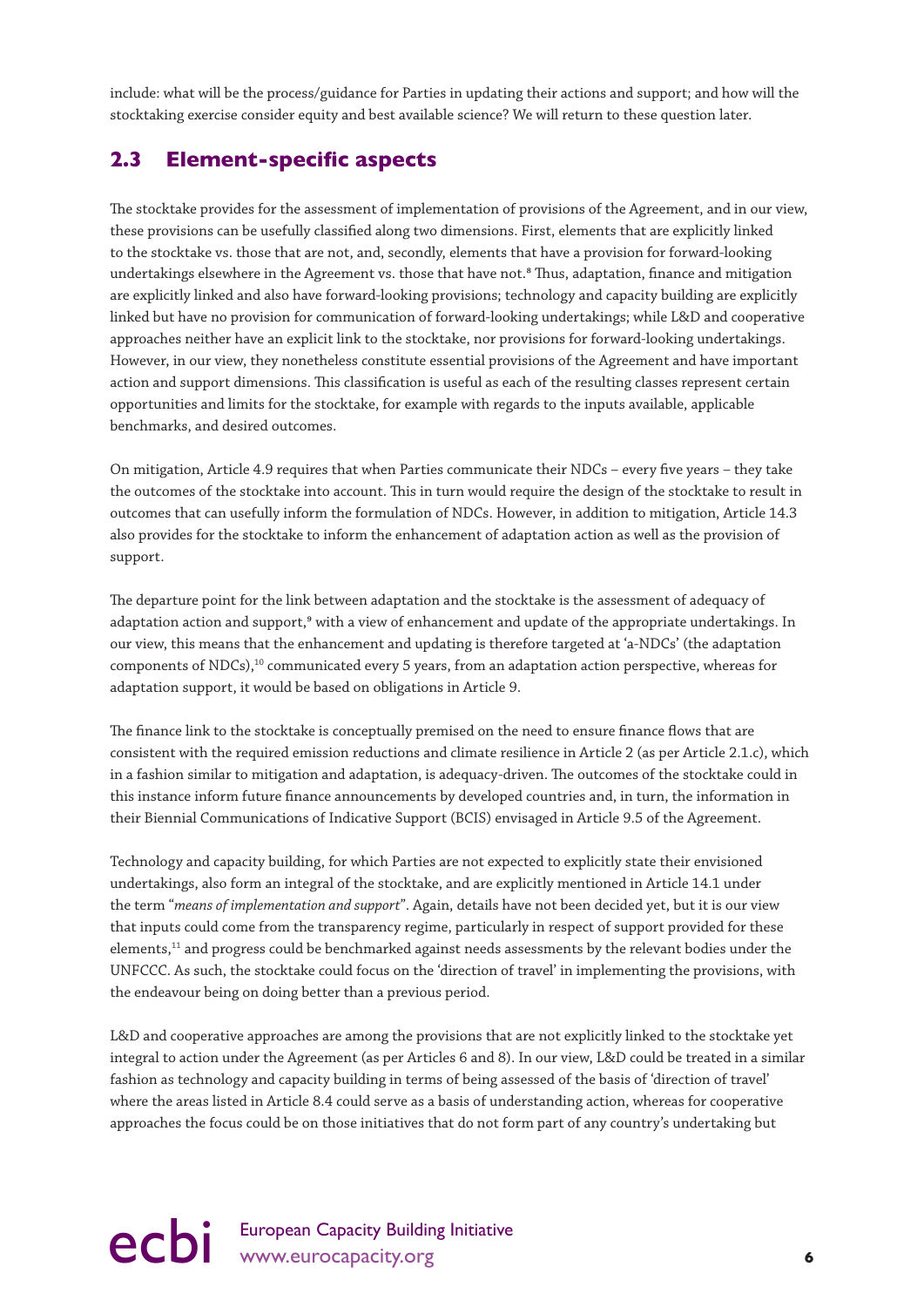<span id="page-8-0"></span>contribute to increasing ambition. The challenge, however, pertains to how such voluntary initiatives can be reported, such that they can also inform the stocktake in assessing implementation.

### **2.4 Timeframes and the stocktake**

As mentioned before, each stocktake has two principal temporal dimensions: backward and forward-looking. With regards to the forward-looking component, the stocktake has the potential to be relevant for two distinct processes and time periods. First, it can be used to assess Parties' communicated or indicated future contributions, with a view to inform Parties' "*updating and enhancing*" of these contributions. Secondly, it can be used by Parties in their domestic process of determining future, not-yet-communicated contributions, or in the confirmation of indicative nationally determined contributions previously communicated. The Paris Agreement leaves open the timeframes for NDCs, although it requires Parties to consider common timeframes,12 as Parties communicated Intended Nationally determined Contributions (INDCs) with different (5 and 10 year) timeframes in 2015. The resolution of the timeframes discussion is crucial to the effectiveness of the stocktake (and failure to do so has potentially far-reaching consequences), but goes beyond the scope of this paper. Müller and Ngwadla (2016) explore various options elsewhere and highlight that the degree to which the stocktake will be able to inform Parties in this manner very much depends on further decisions on modalities regarding the timing of communicating NDCs.<sup>13</sup>

In this paper, meanwhile, we discuss the stocktake under the assumption that Parties will communicate an upcoming 5 year undertaking, as well as provide an indication of the subsequent 5 year undertaking. For example, by 2020, all Parties will confirm/update a 2025 NDC and indicate a 2030 undertaking. This would allow the 2023 stocktake to inform the finalisation of the 2030 NDC, leading Parties, by 2025, to confirm/ update their 2030 undertaking, and communicate an indicative 2035 undertaking. This follows the approach that Müller (2016), in another ecbi brief,<sup>14</sup> proposed as his option 2 ('a single-track ambition mechanism') to resolve the current common timeframe problem.

## **3. PROPOSALS THAT PRESENT A CONTEXT FOR THE GLOBAL STOCKTAKE**

The stocktake outcome must be seen in the context of the rich pre-Paris discussions regarding a mechanism that would facilitate the increase of overall ambition with a clear consensus that a review or assessment mechanism was needed in this context. It is instructive to review Parties' and Observers' contributions to this discussion to situate the ongoing conversation about the stocktake.

First, on substance-related proposals, one question relates to whether reviews would consider the contributions of individual countries, or progress on an aggregate level. Further, the role of differentiation and equity was discussed, as well as the scope (mitigation-only vs. broader). The African Group, for example, suggested that a principle-based Equity Reference Framework could be utilised to establish "*a range of relative contributions by each Party towards the global effort*"15 for mitigation, adaptation and MOI, based on equityrelated metrics, against which the adequacy of countries' nationally determined efforts would be assessed. This proposal would implement differentiation in a dynamic way, based on measures of capacity, responsibility and the development needs of each Party. By necessity, such an assessment would be on the level of individual countries. Other Parties suggested that assessments should occur on aggregate level only.16

In Brazil's "concentric differentiation" proposal,<sup>17</sup> self-determined, uni-directional graduation of Parties between a number of groups would increase their mitigation and MOI obligations, respectively. Brazil's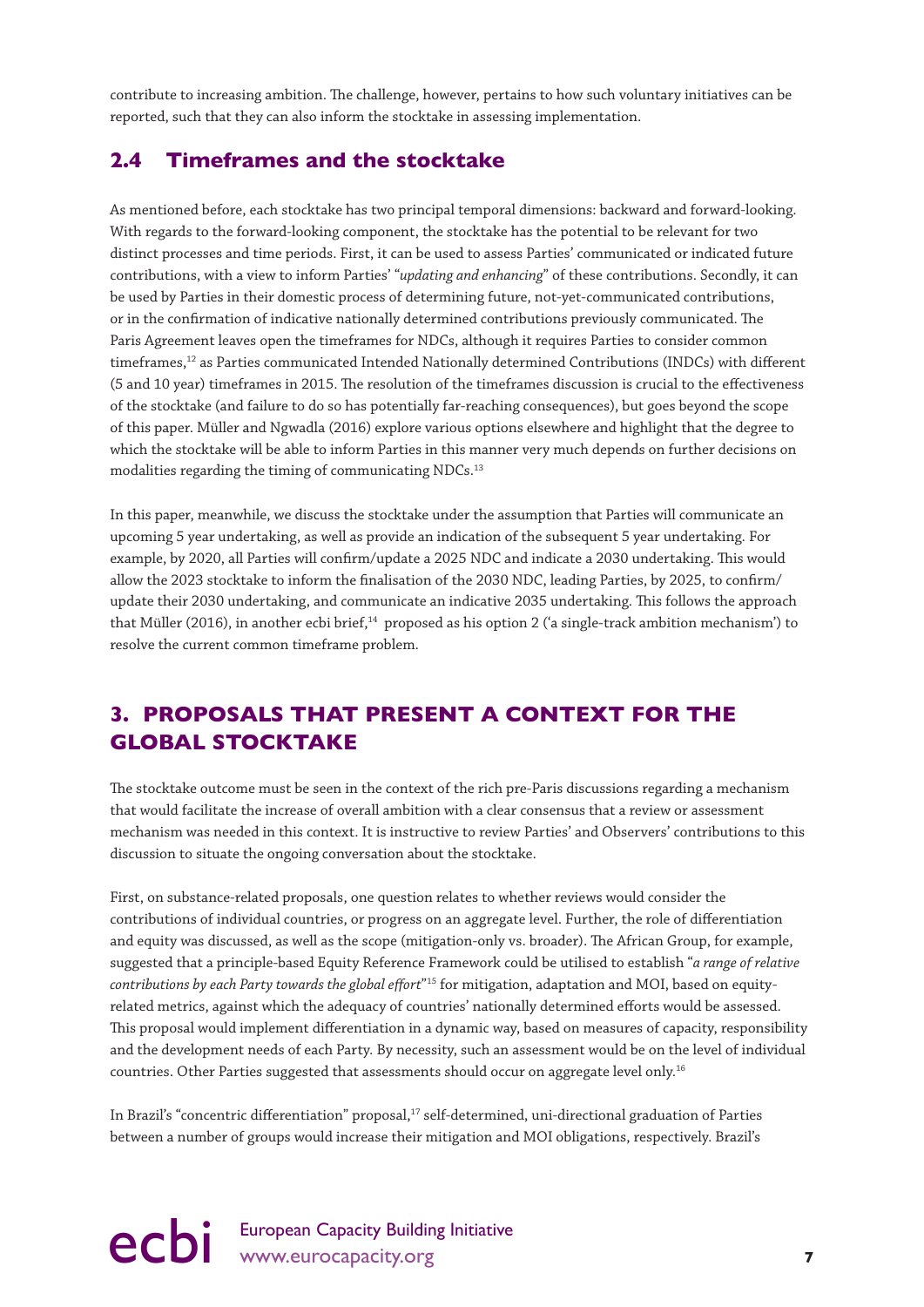proposal also combined an aggregate-level assessment with inputs and outputs on the individual country level, while its proposal limited the scope to mitigation and MOI.

Among Observers, Climate Action Network (CAN) proposed a 'Paris Ambition Mechanism' with both substance- and process-related aspects which also featured an Equity Reference Framework and review of individual countries, but also highlighted the need for a "matchbox" mechanism in which additional conditional mitigation contributions of developing countries would be matched with the provision of required MOI by developed countries.<sup>18</sup>

| Table 1: Proponents of different Assessment and Review criteria at the beginning of 2015 <sup>19</sup> |                           |                            |                          |                   |  |  |  |
|--------------------------------------------------------------------------------------------------------|---------------------------|----------------------------|--------------------------|-------------------|--|--|--|
| Transparency etc.                                                                                      | <b>Aggregate ambition</b> | <b>Individual ambition</b> | <b>Equity/ Equitable</b> | <b>Fair(ness)</b> |  |  |  |
| EU.                                                                                                    | African Group             | <b>AILAC</b>               | African Group            | African Group     |  |  |  |
| Singapore                                                                                              | <b>AILAC</b>              | <b>EIG</b>                 | <b>AILAC</b>             | <b>AILAC</b>      |  |  |  |
|                                                                                                        | Brazil                    | EU                         | <b>Brazil</b>            | EIG               |  |  |  |
|                                                                                                        | EU                        | Marshall Islands           | EIG                      | EU                |  |  |  |
|                                                                                                        | Korea                     | New Zealand                | EU                       | Korea             |  |  |  |
|                                                                                                        | Marshall Islands          | Norway                     | Norway                   | Marshall Islands  |  |  |  |
|                                                                                                        | Norway                    | South Africa               | South Africa             | South Africa      |  |  |  |
|                                                                                                        | Switzerland               |                            |                          | US.               |  |  |  |
|                                                                                                        | US.                       |                            |                          |                   |  |  |  |

*Source: van Asselt, Pauw, Sælen 2015, p. 5520*

Second, process-related proposals considered the timing of the reviews, how they would fit into the broader cycles of the UNFCCC and Intergovernmental Panel on Climate Change (IPCC), how they would feedback into the process of determining contributions or increasing ambition, and the temporal directionality of the review ('forward-looking' vs. 'backward-looking' components). For example, Brazil's Dynamic Contribution Cycle21,22 would establish a five-year contribution cycle in each of which an 'Aggregate Consideration Process' would consider Parties' progress toward a mitigation and MOI goal. This Consideration Process would be based both on ex-post elements, e.g. inventories, and ex-ante elements, e.g. next-cycle NDCs, while having the clear forward-looking objective of Parties "*making adjustments*" to next-cycle NDCs.

Similarly, South Africa's submission included a review of the implementation of commitments<sup>23</sup> as well as an ex-ante assessment of the adequacy of intended future contributions.24 The submission also specified the processes that could be triggered by the assessment, namely, referral to a compliance mechanism for the implementation review and recommendations by the Conference of Parties (COP) for enhancement of nextcycle contributions in the ex-ante assessment.

Beyond this, the discourse was not very specific about how the outputs of the assessment would be used by Parties or which next steps would be triggered. Finally, some Parties indicated that the assessment could take different shapes for different elements; for example, in the case of provision of finance and other support to developing countries, the South African submission included the additional step of verification in the assessment.

Despite the predominant focus on mitigation by most proposals, and on adaptation by some, very few elaborated the finance aspects in the cyclical processes. Among them, the ecbi discussion note on the Paris Replenishment Cycle focussed on the public sources of finance, which tend to be more predictable across all funds of the financial mechanism, and proposed to address programming scenarios for joint replenishment, agreement on a joint replenishment envelope under the aegis of the Standing Committee on Finance, and the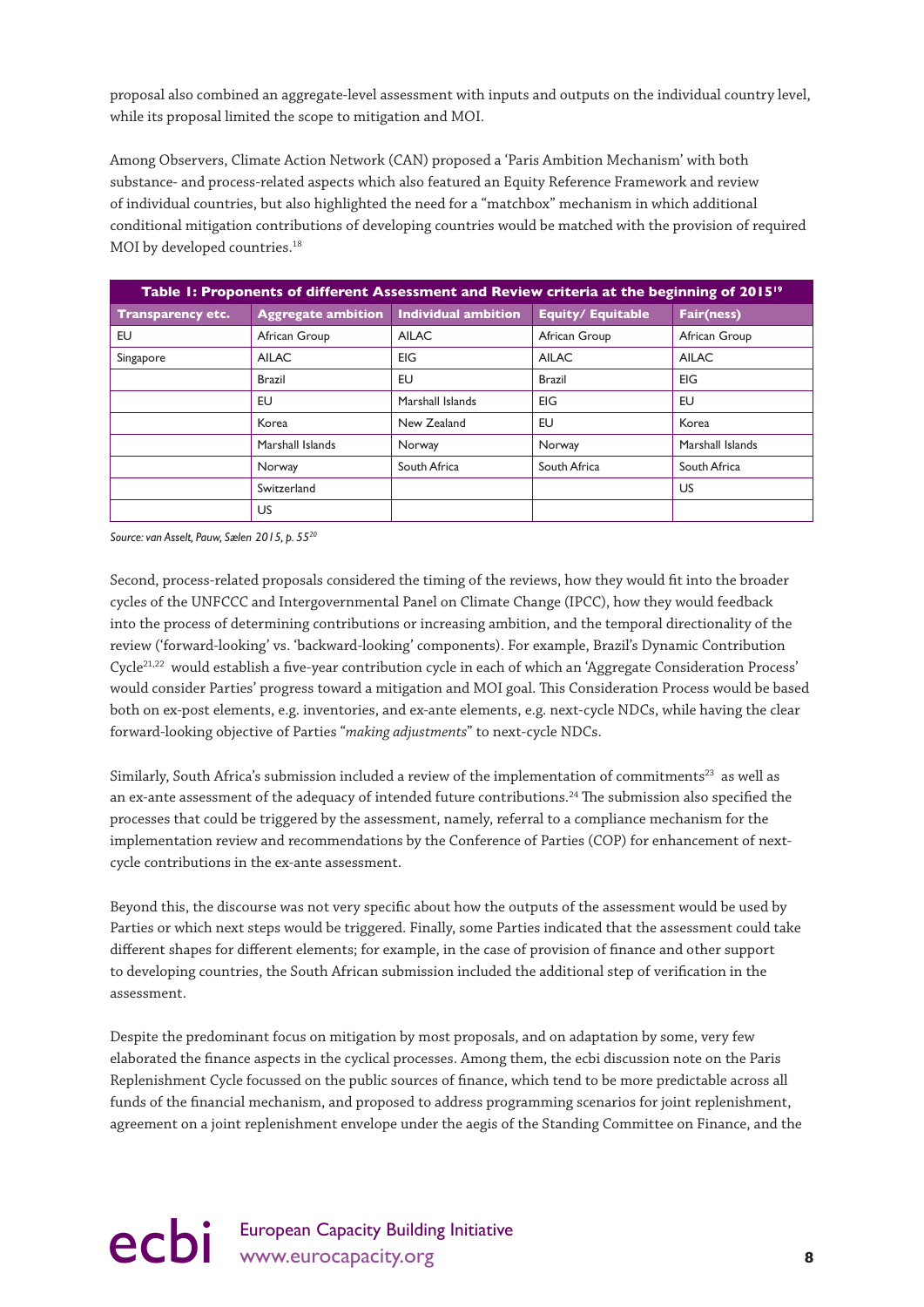<span id="page-10-0"></span>determination of replenishment contribution in a hybrid burden-sharing and bottom-up model.<sup>25</sup> Likewise, an ACT 2015 working paper also describes an ambition cycle for support.<sup>26</sup>

Some of the crunch issues of discussion before and during the Paris conference have now been resolved – or at least, the number of plausible options has decreased. On the scope of the assessment, the stocktake is explicitly scoped to be comprehensive and include mitigation, adaptation and MOI. The timing is fixed to a five-year cycle and the role of science in providing benchmarks for the stocktake has been clearly established.<sup>27</sup> Parties have also agreed that there will be a backward-looking component ("*take stock of the implementation*") while the outcome has a forward-looking purpose ("*inform Parties in updating and enhancing*"), which also suggests a forward-looking assessment component.

Further, while the stocktake text mandates an assessment of the "*collective effort*", this does not necessarily rule out assessments of collective efforts of groups of countries (e.g. grouped by level of development, type of commitment etc.); or, indeed, assessment of contributions from individual countries. Since the stocktake is mandated to be conducted "*in the light of equity*" it may include assessments on whether contributions are equitable and fair, which, in turn, is impossible on a globally-aggregated level. "*In light of equity*" further suggests a direct role for equity and differentiation in the stocktake, but leaves open whether this merely applies to process-related aspects (e.g. different roles for LDCs and SIDS) or to the substance as well (e.g. assessment of the fairness of individual or group-aggregated contributions). Finally, neither the Agreement nor the decision text specifies the modalities, outputs, or inputs (except for a non-exhaustive list of inputs in decision 1/CP.21), or the specific ways in which the outputs are going to be used by Parties in their "*updating and enhancing*" of action and support.

### **4. OPERATIONALISING THE GLOBAL STOCKTAKE**

In the following section we discuss some of the areas which will require further discussion, elaboration and, ultimately, decisions by Parties in order to operationalise the stocktake in the Paris Agreement. The discussion in this section is firmly grounded in our understanding of the pre-Paris conversation around the ambition mechanisms and around assessment and review, as well as the relevant textual provisions of the Paris Outcome. However, different interpretations are possible, and therefore we want to reiterate here that the following discussion represents our view of the possibilities, limits and options available for operationalising the stocktake.

### **4.1 Terminology**

We define three main structural concepts in our discussion of the stocktake:

- '**pillars**' describe the elements of the scope of the stocktake, e.g. mitigation, adaptation, finance, technology transfer, capacity building, L&D, cooperative approaches and so on;
- the five-year '**implementation periods**' (IP) are the periods in which the activities communicated in a given undertaking are actually carried out. For example, the implementation period for an NDC with a 2025 end date would be the period from 2020 to 2025. It is important to note, though, that currently IPs are not necessarily aligned with the five-year NDC communication and stocktake cycle as established by Articles 4.9 and 14 – many current NDCs refer to implementation periods that are 10 years long. A treatment of this misalignment is beyond the scope of this paper<sup>28</sup> but should be addressed by Parties. In any case, the views expressed and issues raised here can be easily applied *mutatis mutandis* if stocktakes have to continue considering ten-year implementation periods alongside five-year ones.
- we identify four possible '**tracks**' for the global stocktake that refer to these IPs. The first track is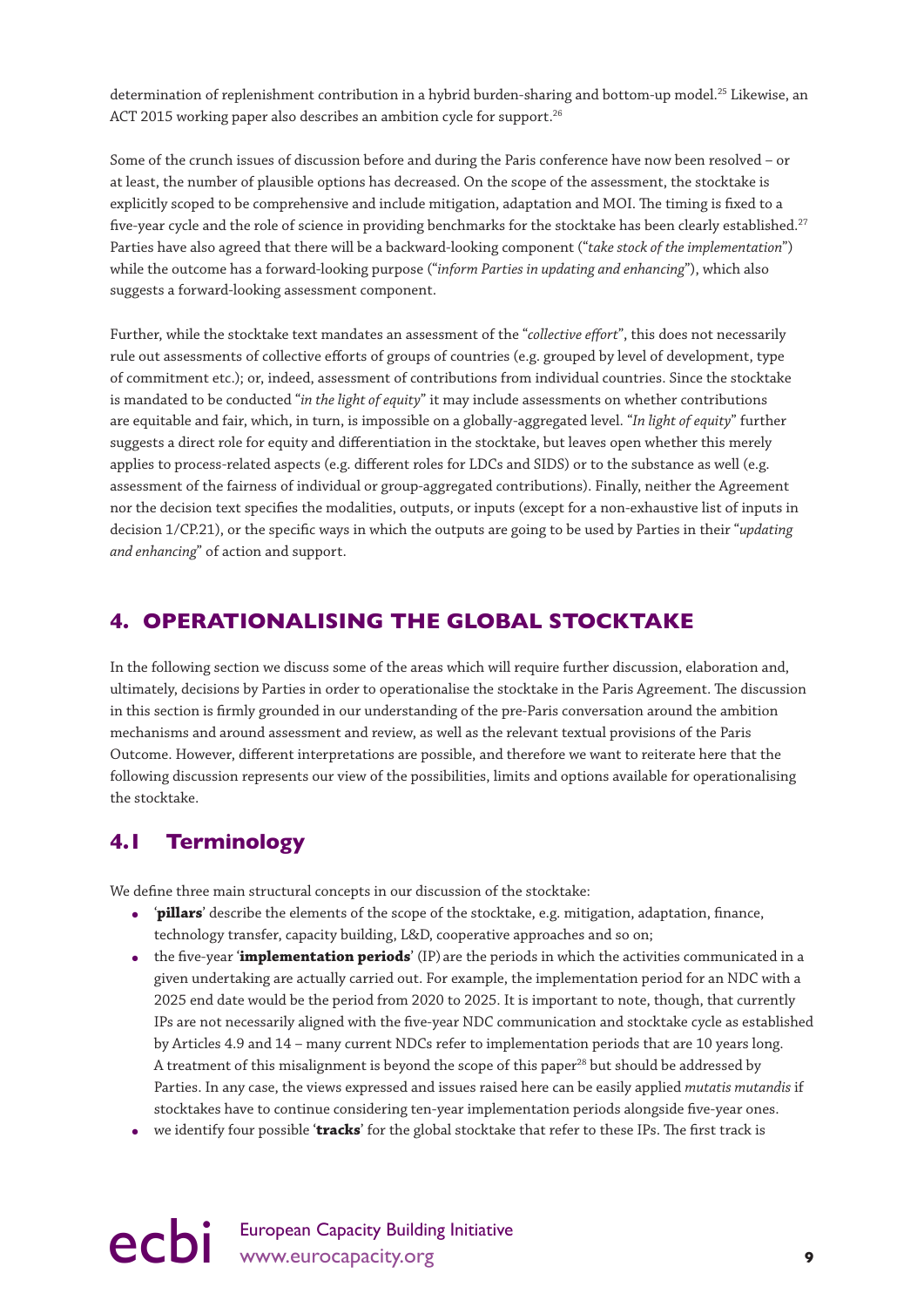concerned with the implementation period that has concluded prior to the date of the stocktake in question (IP-1); track 2 is concerned with the then-current implementation period (IP 0); track 3 with undertakings for the upcoming implementation period (IP+1) which, following the timeframe assumption made in Section 2.4, have already been communicated or indicated by the time of the stocktake; and track 4, with the undertakings for the implementation period after that (IP+2), for which undertakings likely have not been communicated yet.

#### **BOX 2: Implementation Period (IP) and Review and Communication Period (RCP)**

This paper and the ecbi's Ambition Mechanism brief (Müller 2016) complement each other in many ways. The Ambition Mechanism brief focuses on the mechanics of the "*contribution cycle*" (when and how undertakings are communicated), while this paper focusses on the global stocktake as the central component of the "*review cycle*" (when and how undertakings and actions are reviewed and assessed).

The Ambition Mechanism brief highlights Review and Communication Periods (RCPs) as the central structural concept of the Ambition Mechanism, while this paper instead features Implementation Periods as the more relevant concept for assessment and review. RCPs are fundamentally about what type of communication and review activities are to be undertaken in each five-year RCP period, and how their elements relate to each other.

For example, the '2025 RCP' (2021-2025) would feature data collection (e.g. synthesis reports) on undertakings for upcoming periods, the global stocktake itself, the national determination, national review, and communication of undertakings for future periods (e.g. NDCs for the periods up to 2030 and 2035), and multilateral processes to clarify those communications.

Implementation periods (IP), as used in this paper, however, refer specifically to the periods in which implementation of undertakings (past, present, and future) takes place. As such, the '2025 IP' would be the period in which the mitigation and adaptation action envisioned for the 2021-2025 period would be undertaken, the finance pledged for these years disbursed, and so on.

RCPs and IPs are related to each other insofar as we assume a five-year cyclicality for both, and RCPs detail when the undertakings for future IPs are communicated, or, since the RCP also contains the stocktake itself, assessed.

### **4.2 General structure of the stocktake**

At the most basic level, it seems obvious that a stocktake has to consider three elements: a benchmark; the current state; and the gap between the two. Crucially, each of these three elements have different requirements for each of the four tracks defined above, and within each track for each of the pillars.

As such, in designing the stocktake, Parties will, for each of these cases, need to define inputs that allow setting the relevant benchmark as well as determining the relevant current state, a process which would consider these inputs in order to determine the gap, and relevant outputs that could contribute to understanding and, ultimately, closing the gap. Lastly, additional processes are needed to ensure that the outputs actually contribute to achieving the purpose of the stocktake, namely the updating and enhancing of action and support, as well as the enhancement of international cooperation, with a view of increasing ambition and closing the gaps (*see Figure 1*).

As mentioned, the structure of the stocktake requires four tracks, each of which relate to a different implementation period. The first track would review the collective progress already actually made, on the ground, towards achieving the purpose and long term goals of the agreement. Inputs for this track would therefore be the outputs of the transparency arrangements for the previous implementation period (IP-1) to identify 'the state' of the implementation. This would require the synthesising the individual information from individual Parties, noting that Biennial Reports (BRs) and Biennial Update Reports (BURs) do not cover comprehensive implementation information for non-mitigation elements such as adaptation. For identifying the 'benchmark' (i.e. information against which implementation will be assessed), inputs could consist of the undertakings made for the previous implementation period.

## ecbi European Capacity Building Initiative www.eurocapacity.org **10**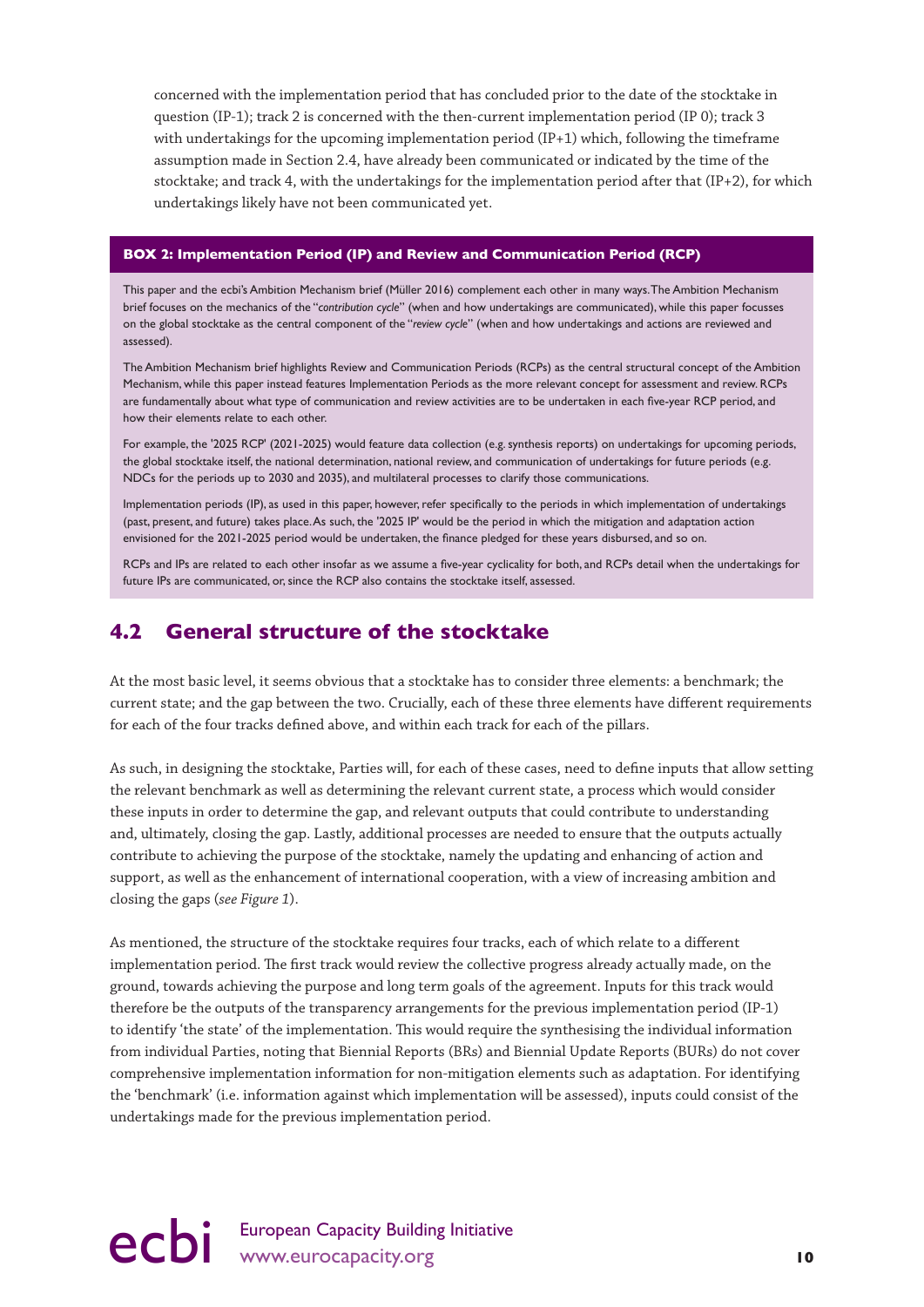



As such, for the first track in the 2023 stocktake (IP-1), the benchmark would be Cancun Pledges in the case of mitigation, and National Adaptation Plans of Action (NAPAs) and National Adaptation Plans (NAPs) in the case of adaptation. In 2028, it would be the NDCs for the 2021-2025 period for both adaptation and mitigation. Alternative benchmarks could be the level of mitigation, adaptation, finance etc. that should ideally have been implemented or provided during the previous period, regardless of the undertakings that were communicated. The outcome of this track would therefore be an understanding of the mitigation, adaptation and finance gaps at the end of the previous implementation period.

The second track addresses progress in implementing undertakings for the implementation period within which the stocktake is being undertaken (IP 0). This track would focus on progress toward implementation of the undertakings for the current implementation period and what additional measures could be put in place to reach or exceed them. Therefore, this track can only be light-touch and focus on sharing experiences made in implementing the current undertaking. In this track, prognosis on whether the policy impacts are likely to yield the envisioned result (e.g. the level of ambition communicated in NDCs) would form part of the considerations. The idea behind such a track is not to 're-open' the pledges currently being implemented, but rather to encourage and identify opportunities for achieving/exceeding the undertaking, or alternatively, already identify likely implementation shortfalls, to inform the stocktake in subsequent tracks.

The third track of the stocktake focusses on the indicative undertakings for the upcoming five-year implementation period (IP+1). As such the inputs for this track would be the undertakings communicated for that implementation period: mitigation NDC (m-NDC), a-NDC, and the BCIS could form the source information for this forward-looking track. This is possible as the timing of the stocktake is such that Parties would have already communicated their undertakings for the upcoming implementation period. Another set of inputs would be benchmarking information – in this instance the temperature goal, both "*well below 2°C*" and 1.5°C – against which the progress implied by the communicated undertakings can be assessed for mitigation, adaptation and finance as envisaged in Article 2. The outcome of this exercise would be an understanding of the plausible gap in an upcoming period, despite the pledges already made for that period, which could inform Parties in enhancing their ambition or identify collective actions that could contribute to closing the gap.

## ecbi European Capacity Building Initiative www.eurocapacity.org **11**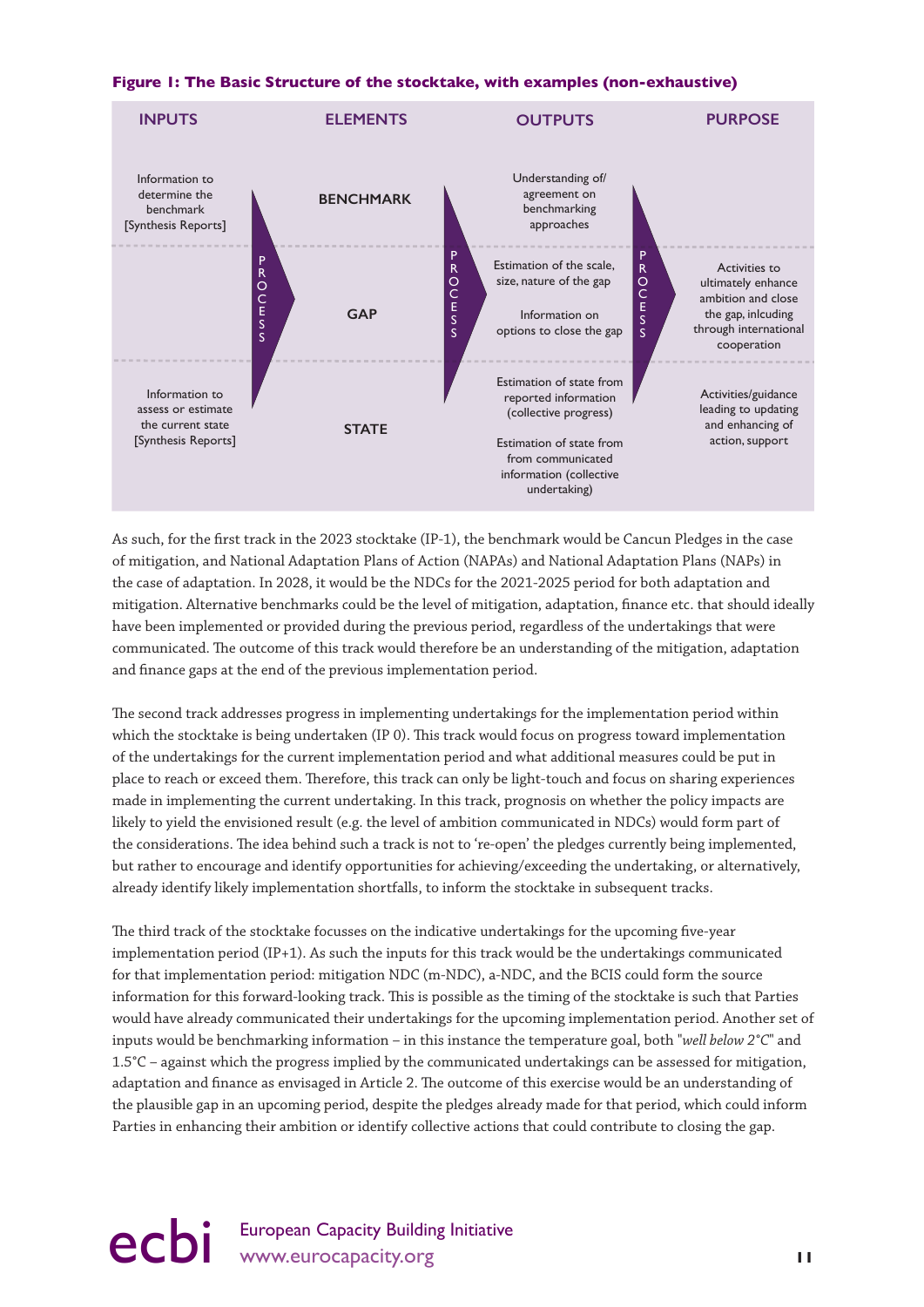Finally, the fourth track is concerned with the undertakings in the five-year implementation period following the one under consideration in the third track (IP+2). This track is substantially different from the first three in the sense that it is based on undertakings that are more indicative in nature, (e.g. in the case of mitigation it could be Low Emission Development Strategy envisaged in Article 4.19). It largely depends on how the common timeframes conundrum is resolved. However, global benchmarks for at least some elements (e.g. mitigation, adaptation) could likely be identified. Importantly, the undertakings for this IP can be understood as a target for the outcomes of the stocktake, where Parties would utilise these outcomes to inform their domestic processes for determining these undertakings. In this respect, Articles 4.19 and 7.9 provide a basis for the long-term low greenhouse gas emission and adaptation planning processes to provide indicative pathways.

### **4.3 Process-related aspects (what happens, how, for which implementation period)**

#### *Timelines*

In unpacking the modalities of the stocktake, the first aspect that requires clarity and further elaboration is, what happens when? Figure 2 presents a generic timeline (using mitigation in the 2023 stocktake as an example) with inputs, processes and outputs, all with a varying level of granularity in the Paris Agreement. The Agreement entrenches five-year cycles for the communication of NDCs, as well as for carrying out the stocktake. As such the first stocktake will be in 2023, and the next NDCs will have been communicated by 2020.

In our view, the processing of the inputs and publication of synthesis reports could therefore be pegged at two years after the communication of NDCs, with the first synthesis reports for all tracks released in 2022.<sup>29</sup> In the year of the stocktake, Parties and Observers can be invited to make submissions, online questions and answers on methodologies, approaches and assumptions used in the synthesis reports, with a view of holding insession workshops and engagement with the Secretariat during the May/June Subsidiary Body (SB) sessions. This would afford sufficient time for an update of the synthesis reports for consideration during the stocktake at the appropriate session of the Conference of Parties serving as the meeting of the Parties to the Paris Agreement (CMA) session. The CMA would then provide some guidance on actions Parties should consider in updating their NDCs.

#### *Inputs*

In terms of what happens, under Track 1, which is backward-looking, the stocktake process would need to collect inputs, process them, and produce results/outcomes, which may include guidance on how Parties could use those outcomes and trigger follow-on processes. For mitigation, the backward-looking inputs would be from BRs, BURs, National Inventory Reports (NIRs), National Communications (NatComms), and/or Measurement Reporting Verification (MRV) processes envisaged in Articles 13.5, 13.6 and 13.7.

For adaptation, the inputs would include NatComms, BURs, BRs, NAPs, and MRV processes envisaged in Article 13.5, 13.6 and 13.8. For finance, the backward-looking inputs would be from BRs, BURs and processes envisaged in Articles 13.6, 13.7 and 13.9 covering support provided and received, including the Biennial Assessments of the Standing Committee on Finance (SCF). The benchmark inputs will be the pledges from the previous implementation period, which in the case of the 2023 stocktake will be the Cancun pledges, Nationally Appropriate Mitigation Actions, and the US\$ 100 billion commitment.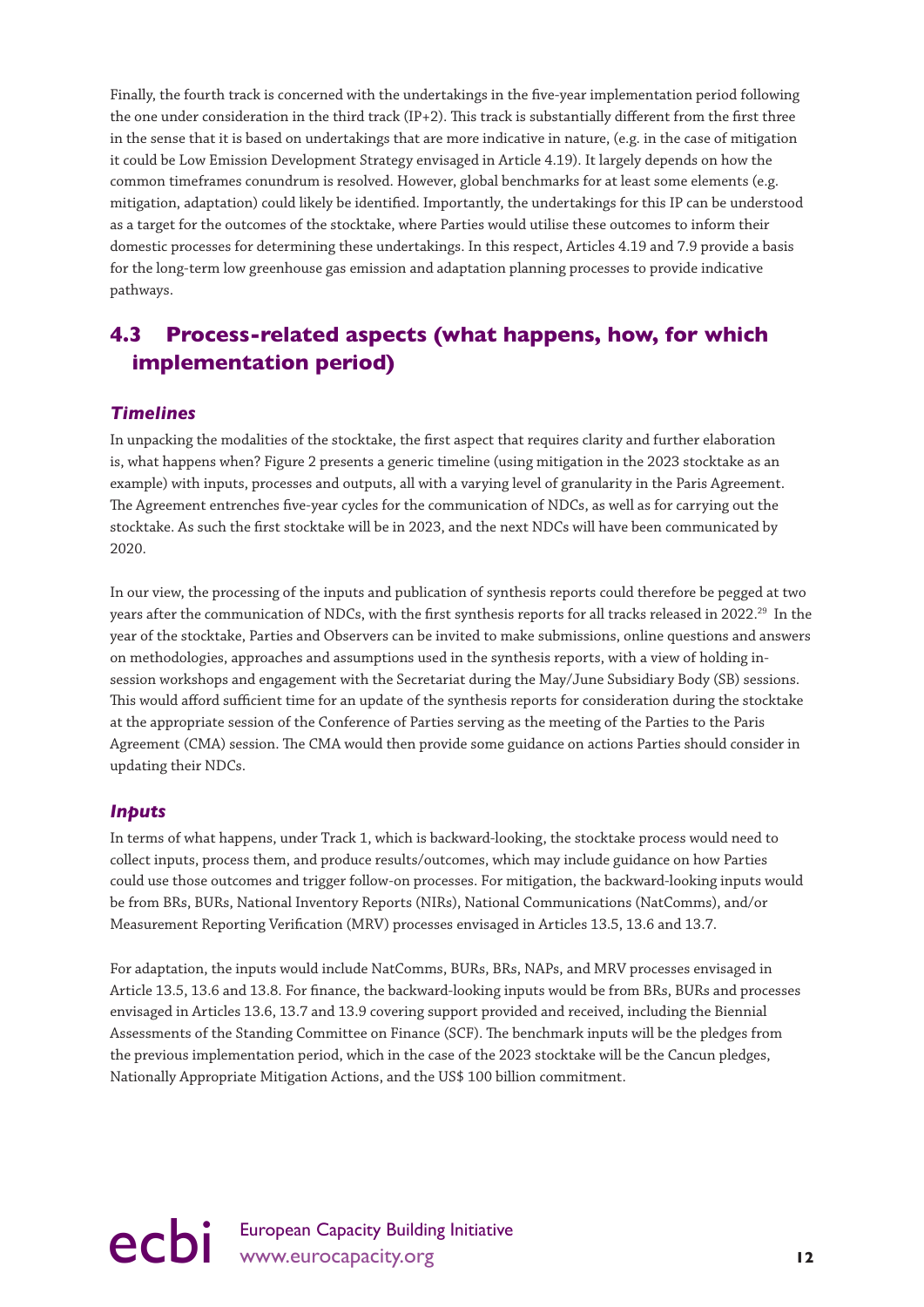#### **Figure 2: Example of inputs, processes and outputs related to mitigation in the 2023 Stocktake30**



For the light-touch Track 2, the inputs could be in the form of reports from the Technical Expert Meetings (TEM) and the Technical Examination Process for Adaptation (TEP-A) as well as selected presentations by Parties on the implementation of good practices and lessons learnt, as well as barriers faced during the current implementation period.

On Track 3, m-NDCs, a-NDCs and the BCIS provide a basis for the forward-looking component. The benchmarking information would primarily come from the IPCC Assessment Reports, with the sixth Report due in 2020/21, as well as its Special Reports such as the 2018 Special Report on 1.5°C, including reports generated by other bodies of climate finance, such as the World Bank, OECD, and various think tanks and organisations. The SCF could play a role in synthesising these different sources, including the requirements presented by Parties in their communications and reports to the UNFCCC. These benchmarks could also apply to Track 4.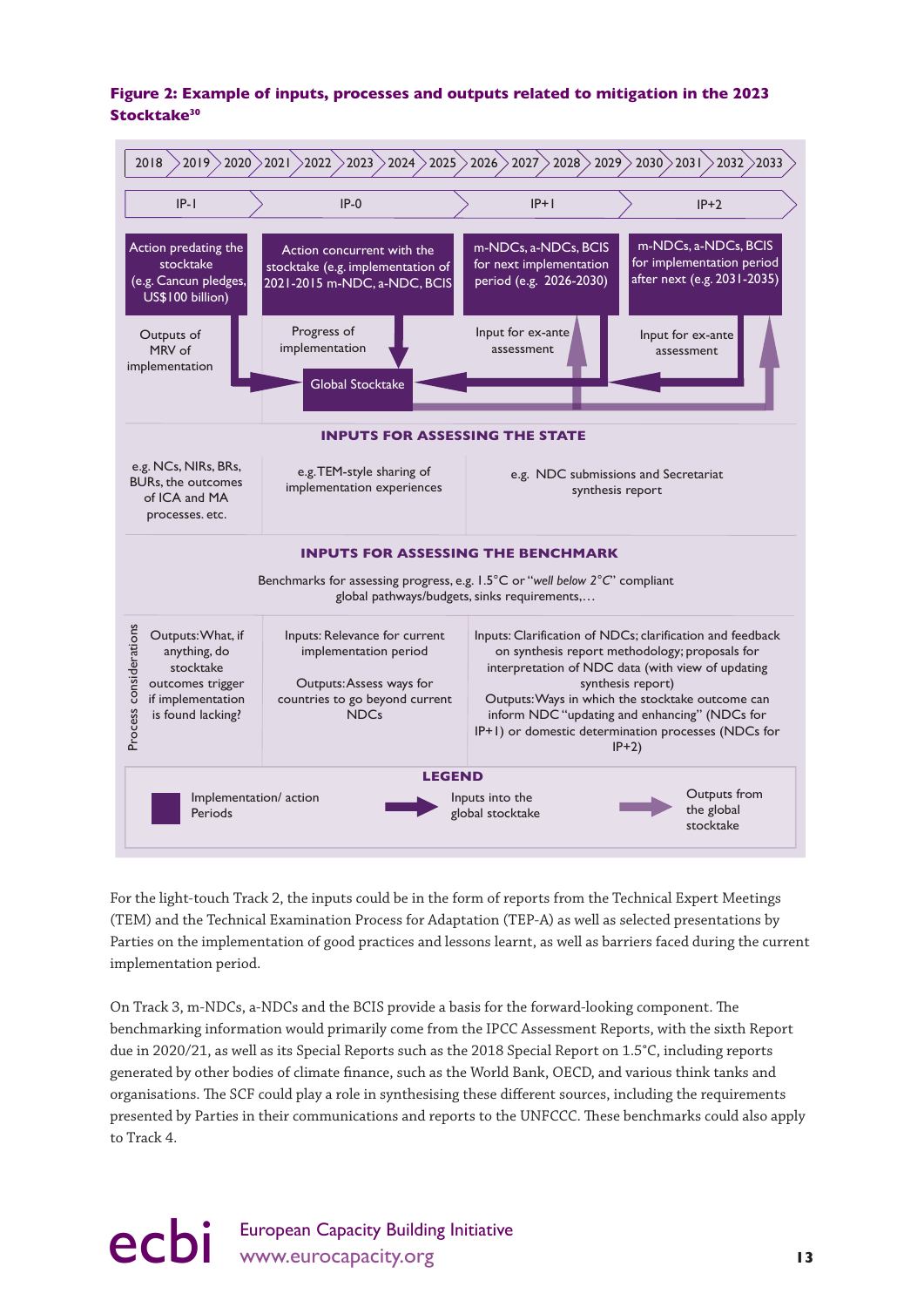The other source of inputs for Track 4 would be indicative longer term targets communicated by Parties in their NDCs and BCIS should Parties opt for such a representation, as well as the long-term plans for low carbon development and adaptation.

#### *Process*

The processing of inputs could follow a technical process as proposed above, which starts with the compilation of synthesis reports by the Secretariat under the guidance of a Technical Panel, constituted of Party and Observer representatives. Synthesis methodologies, approach and presentation of outcomes would have to be published by the Secretariat for comment and enhancement. The synthesis reports would separately present the backward-looking performance, good practices and experiences in implementation, and forward-looking picture, clearly showing the gap in terms of emissions, adaptation and finance in relation the required action consistent with 1.5°C and "*well below 2°*C", and performance against pledges for the former. The synthesis would therefore comprise of a process of aggregating inputs, followed by the assessment of the level of performance against the benchmark performance, as such presenting the gaps in relation to the goals in Article  $\mathcal{D}$ 



#### **Figure 3. Stocktake process**

The 2015 synthesis report by the Secretariat (and its 2016 update) $31$  exposed some gaps, particularly in the aggregation process for the mitigation component of INDCs and more so for the adaptation component. It is from that premise that the process of undertaking the stocktake should include a step where there is an opportunity for Parties and Observers to engage with the assumptions made in the aggregation with a view of clarifying, interpreting, and where appropriate, correcting and improving of assumptions made in the analysis, especially of the forward-looking aspects as it does not have the verification benefit of implementation information. This can be facilitated through prior online submission of questions and answers to/by Parties and Observers, including suggestions of how to interpret certain data building from the Multilateral Assessment experience.

The in-session workshops at the May/June SB sessions would be open to participation of, and inputs from, Observers and would give further guidance to the Secretariat in making adjustments to assumptions and methodologies, to update the synthesis reports prior to the CMA stocktake discussions. In the stocktaking discussions, the co-chairs of the Technical Panel for the Global Stocktake can present recommendations to the CMA for adoption in a 'diplomatic process', outlining options how Parties could use the outcomes from the stocktake to enhance their ambition, as well as the role of Technical Examination Processes for mitigation and adaptation in stimulating cooperative actions, and the activities that Mechanisms serving the Agreement can undertake to facilitate such increased action and support. As we will discuss later, the results of the technical process should not be aggregated to the global level only, but provide group-based aggregation to be relevant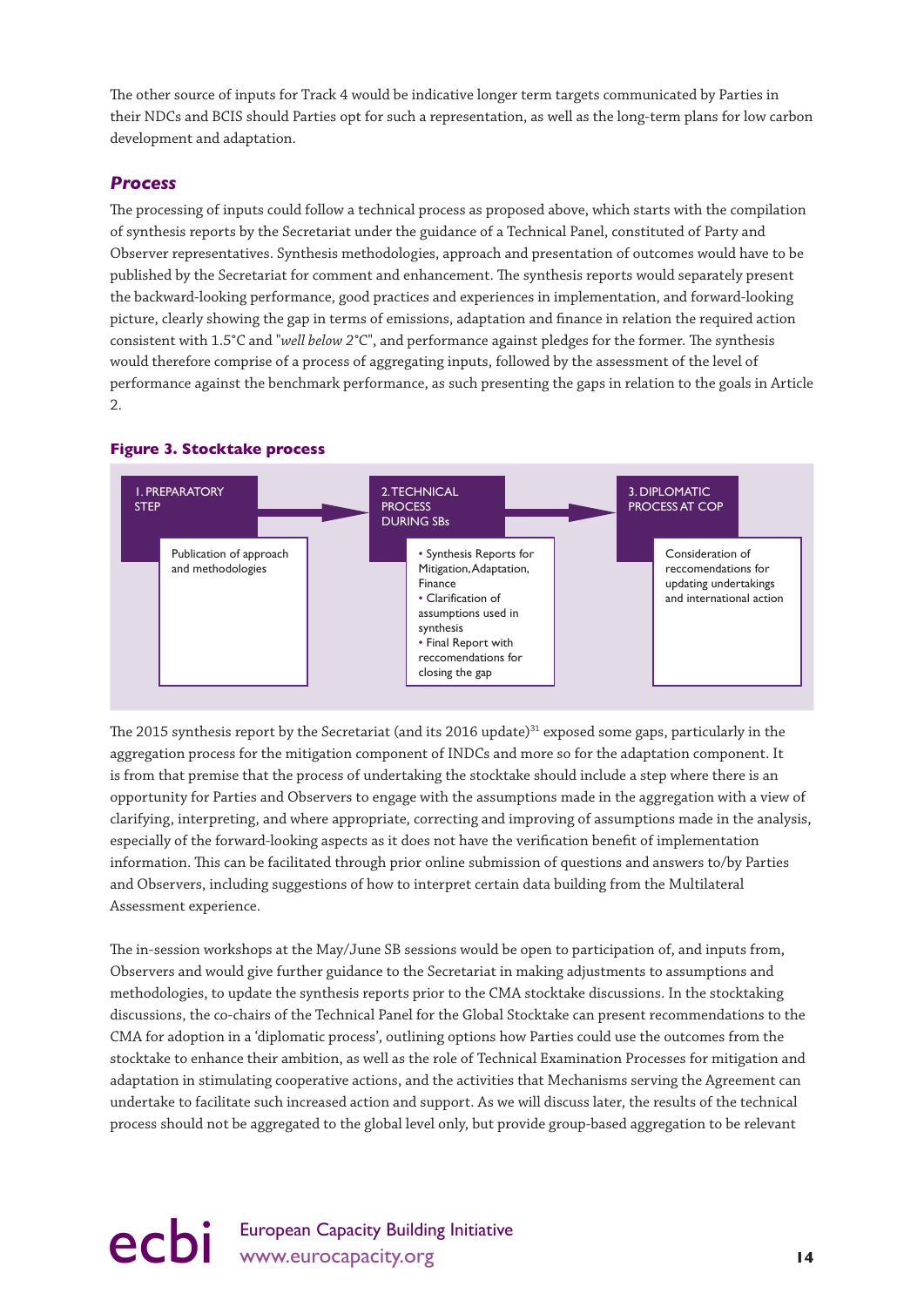in informing further action on mitigation, adaptation, and finance. The role of the diplomatic process would therefore be to consider Technical Panel recommendations, and propose a decision/s to the CMA for adoption.

#### *Outcomes*

The process above describes how to achieve the first objective of the stocktake, which is to assess progress towards the purpose of the agreement as well as its goals. As such the outcomes are an expression of the gaps, as well as options for increasing ambition. However, for the second aspect, on how such outcomes can inform the updating and enhancing of NDCs for the upcoming two implementation periods, the question remains on how a meaningful connection can be made between the expression of a *collective* gap and actions by *individual* Parties. Again, it is our view that an important part of the answer lies in conducting the stocktake in a manner that assesses the collective progress of groups of countries, rather than at the globally-aggregated level, which we will discuss in more details below.

#### *Clarity of inputs and outputs*

The success of the stocktake largely hinges on clear, transparent, understandable information being provided, both in terms of counting and accounting practices for backward-looking information, and minimum information for mitigation, adaptation and finance undertakings contained in NDCs or BCIS. For adaptation, minimum information on the aspects of the a-NDC need to be agreed by Parties, including vulnerability and priorities (risks for sectors and the economy), plans and actions (planning objectives and adaptation options and programmes), implementation and support needs (required investment for implementing the programmes), recognition of adaptation efforts (investments made on adaptation), and indicative adaptation support provided by developed countries (per sector, region, and channel of delivery).

The same applies for the definition of minimum information with respect to the indicative support in the biennial communications by developed countries. In order to leverage existing templates, decision 9/CP.21 presents methodologies for the reporting of public financial information by Parties included in Annex I to the Convention in a tabular format, which provides a sound starting point.

With respect to forward-looking information on mitigation, the minimum information should build from paragraph 14 of 1/CP.20, the discussions under this topic since Lima as well as the experiences with the INDCs, with further guidance particularly with regards to accounting rules used in the determination of an undertaking. However, this requires further definitions in light of the different formulations of presenting an undertaking, such as economy-wide absolute emission reduction targets, deviation from BAU, emissions intensity, sectoral targets, or policies in order to ensure that the information can be understood and aggregated. In this context, it could be useful to review the specific experiences with the quantification of the m-INDCs, for example while preparing the Secretariat's 2015 and 2016 synthesis reports, to identify types of information that were systematically missing but that would have benefitted from a more accurate estimation.

The clarity of information is a major activity that Parties need to undertake in preparing for entry into force of the Paris Agreement with respect to the stocktake. Further technical work is required in order to develop the equity indicators that Parties can self-apply in updating and enhancing their NDCs as well as elaborating why they consider it to be fair and ambitious. Such an indicator framework would also have to address and recognise the contributions developing countries make to the global effort through their investments in adaptation.

#### *Other considerations*

Parties established a Review in paragraph 138 of 1/CP.16, with the objective of assessing the adequacy of the temperature goal with a view of strengthening it, as well as assess the overall progress towards achieving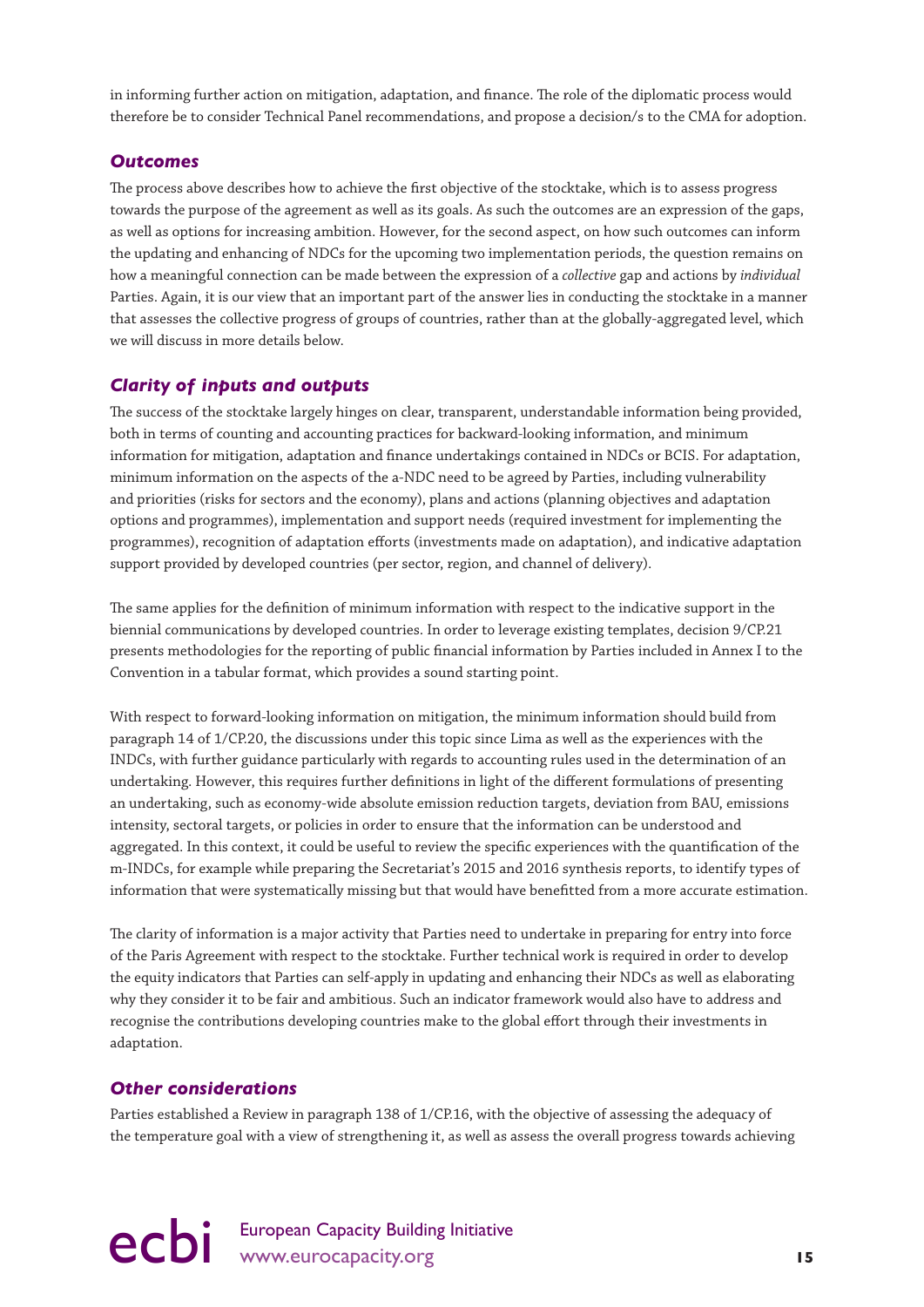the ultimate objective of the UNFCCC. Due to the overlap in the mandates and objectives, it is pragmatic to consider the Review forming part of the stocktake, whilst avoiding duplication.

Article 7.3 of the Paris Agreement mandates the CMA to develop modalities for the recognition of adaptation efforts, with such recognition undertaken as part of the stocktake. The concept of 'recognition of adaptation efforts by developing countries' can be understood in the context of the goals, particularly on adaptation and finance. As such, in the equity assessment, adaptation efforts of developing countries should form part of understanding ambition in developing countries. In operationalising the stocktake, significant effort is required on defining the type of information that will be generated by that process and how it will interface with science and equity aspects, as well as how it will inform the update/enhancement of contributions.

### **4.4 Substance-related aspects of operationalization of the stocktake**

In addition to, and overlapping with, the process-related aspects discussed above, a number of substancerelated issues will have to be resolved in the context of operationalizing the stocktake. As we have mentioned before, many of the aspects of the stocktake have to be differentiated across mitigation, adaptation and finance, as well as across the four tracks introduced above.

As we highlighted above, two of the three basic elements (and functions) of the stocktake refer to the establishment of benchmarks and the state. In our view, for the stocktake to function it is clear from the explicit link of the stocktake text to Article 2 that each of the three components of Article 2 (mitigation, adaptation, finance) will require a benchmark against which to assess the state. For mitigation, the basis for benchmarking is well established with a large community of climate scientists producing emissions trajectories and budgets, with their work regularly synthesised in the Assessment Reports of the IPCC. Nonetheless, the complexity of the methodological choices and assumptions made in this work, suggests that perhaps a technical process of the stocktake is required to turn the inputs from climate science into useful benchmarks for the stocktake. We suggest above that this could be part of the technical process undertaken in conjunction with SB sessions, including through prior submission of questions and suggestions online.

For adaptation, benchmarks for the global goal in relation to temperature are less developed. More research and building on existing experience is needed to support such benchmarking and operationalising the adaptation aspects of the stocktake. Parties may wish to explore ways in which such research could be stimulated to generate, by 2023, more outputs that could be useful in benchmarking. Risk-based metrics such as the percentage of population vulnerable to floods, droughts, etc.; percentage of the economy vulnerable, percentage loss from a sector, etc.; percentage vulnerable to disease, etc. provide a starting point through which progress towards reducing vulnerability can be assessed. The IPCC and Parties could be a potential source for such metrics, based on methodologies developed by the IPCC. Other agencies might also be relevant, and further work on global risk, global readiness and required investments, based on different temperature scenarios as shown in *Figure 4* could also contribute to this effort.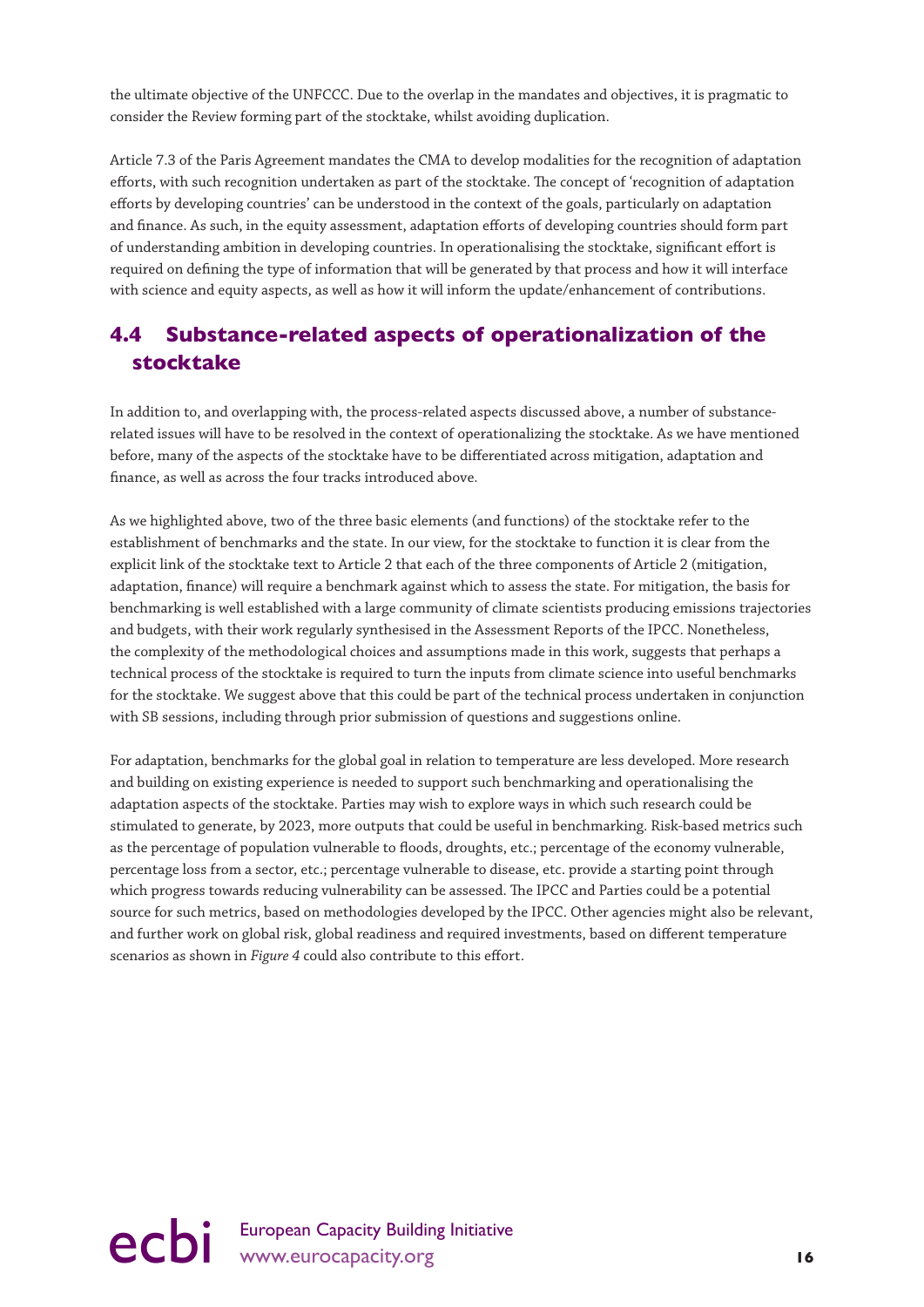#### **Figure 4. A framework for metrics to track implementation of the global goal on adaptation**



*Source: Ngwadla, El-Bakri. 2016, forthcoming32*

For finance, the availability of input information for establishing the benchmark is quite scant, as such more work is needed, including on identifying the most plausible sources of information. Some aspects are covered by recent IPCC Assessment Reports, and other periodic or one-off publications such as the Stern Report or outputs of World Bank, OECD or McKinsey offer additional insights. However, a periodic and focussed synthesis of this information by the SCF, building on their Biennial Assessments, would prove invaluable. A complexity for finance benchmarking is that its level will depend on estimates of mitigation and adaptation finance needs (for example as communicated by countries), which, in turn, are a function of the current state of progress on mitigation and adaptation action (and, consequently the size and nature of the adaptation and mitigation gap).

The second basic element of the stocktake is the assessment of the state of collective progress. Here, substancerelated questions largely relate to the treatment of individual inputs and the nature of the aggregation process. Most of the inputs (see above) that are relevant and available for assessing the state across all tracks and across mitigation, adaptation and finance, are available in their raw form as Party-level data (e.g. individual NDCs, individual Parties' provision of finance). Hence, in the interest of transparency and clarity, the processes of the stocktake must be clear and open about the methodologies and approaches used to derive estimates of the collective progress from that data.

For example, in the case of the 2015 and 2016 synthesis reports on the INDCs by the UNFCCC Secretariat,<sup>33</sup> in addition to the aggregate level assessment, methodological and data supplements could have been provided that elaborated the assumptions underlying the report's interpretation of the INDCs as well as the resulting emissions estimate data on individual country level.

Other substance-related questions should be asked, as has been hinted above, with respect to what Parties could do to initiate or intensify relevant research programmes to strengthen the knowledge base in the case of some benchmark-type inputs where substantial knowledge gaps currently exist, with the objective of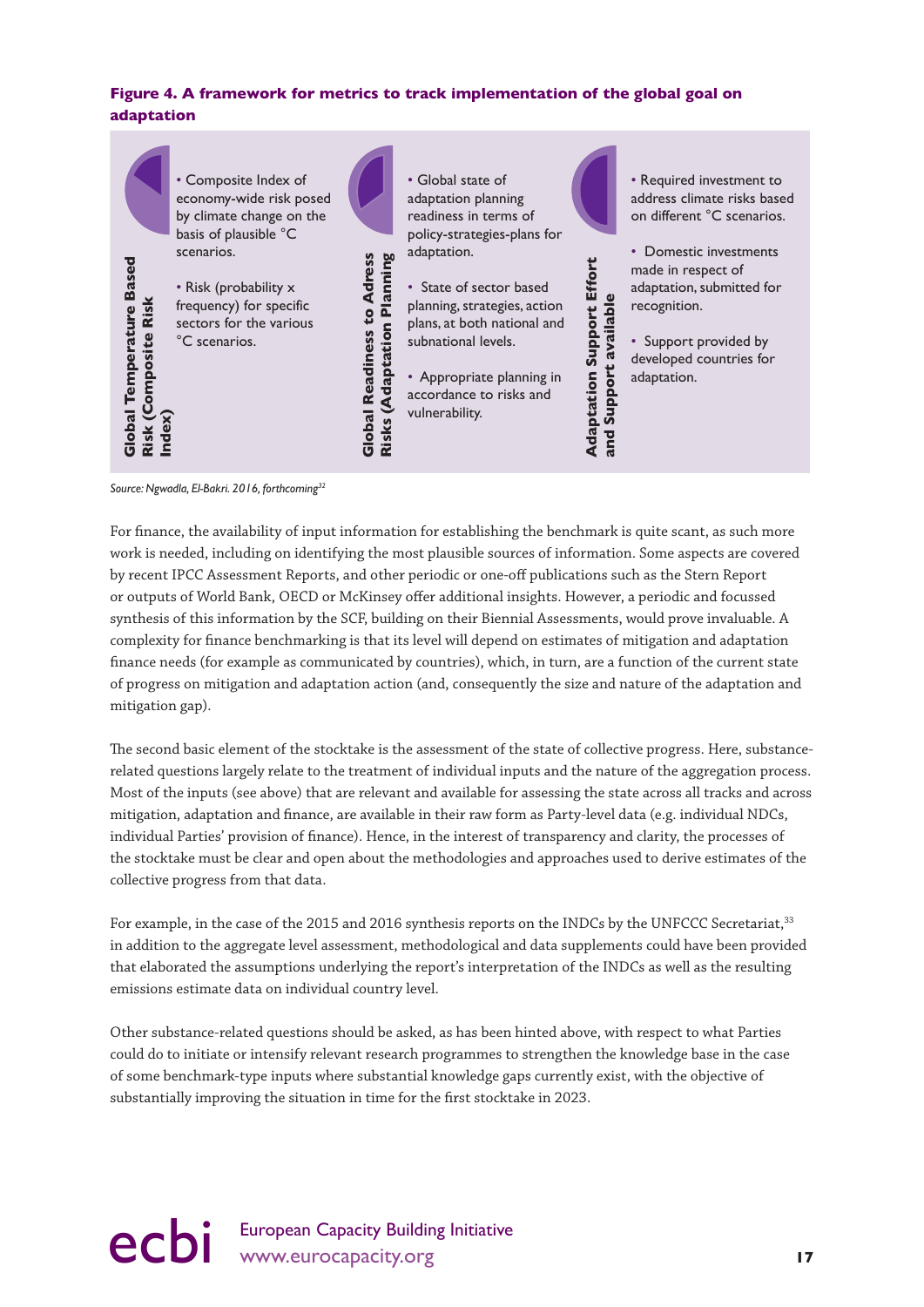Finally, there are a number of questions that cut across the temporal tracks of the stocktake, or go across the pillars of mitigation, adaptation and finance. For example, there are relationships between mitigation and adaptation (less mitigation requires more adaptation, and without an increase in adaptation action, low mitigation ambition widens not only the mitigation gap but also the adaptation gap); or between finance and mitigation (if mitigation finance is not provided at the required level, it appears likely that the level of mitigation action will be lower – hence a wider finance gap also possibly triggers a wider mitigation gap); and especially with the "*in the light of equity*" stipulation in mind, this raises the question of hierarchy of pillars (for instance, if both mitigation and finance gaps are identified, will addressing the finance gap have a higher priority (thus narrowing the mitigation gap), or vice versa?).

### **4.5 Equity and tiers of assessment**

Given that the stocktake is mandated to be "*in the light of equity*", the question arises on what sort of inputs, processes, and outputs should the stocktake consider, undertake, and produce to fulfil that mandate? Likewise, how will the stocktake reconcile this equity mandate with the stipulation that it is to consider 'collective' progress?

For the second question, and as we hinted above, we believe the answer lies in establishing multiple tiers of collective assessment. For the overall assessment against a global benchmark, a globally aggregated assessment is sensible. However, globally-aggregated inputs do not allow for consideration of equity – a lower level of aggregation is needed for that. While, in our view, the stocktake text does not preclude individual country assessment, the pre-Paris discussions made clear that, collectively, Parties are not interested in a stocktake that assesses them individually.

A compromise between individual (for which there is no appetite) and globally-aggregated review (which contradicts the "*in the light of equity*" language) would be an assessment at the level of group aggregates. The specific definition and membership of such groups would remain open for discussion and could plausibly be different for different stocktake tracks and pillars,<sup>34</sup> but the overriding design principle should be that there is a certain degree of relevant homogeneity within the group and that the outcomes of the group-based assessment can be usefully employed by Parties in their unilateral application of the outcomes of the multilateral process.

Groups could, for example, be set along the differentiation used elsewhere in the Paris Agreement, i.e. developing countries, developed countries, LDCs and SIDS. Group-based assessments could also be undertaken by type of contribution (e.g. countries with absolute economy-wide targets, those with intensity targets, those with peak-plateau-decline goals, etc.), which would make comparison with other countries within the same group more straightforward, but might present issues for group-level benchmark-setting.

Grouping could also occur, and perhaps this is most pertinent in the context of assessments "*in light of equity*", based on comparable levels of development – for example as defined by self-application of applicable quantitative indicators.<sup>35</sup> Group-based aggregation would then allow a determination of the gaps between the benchmarks and the current state on a group-by-group basis, which would enable the stocktake to take equity into account, as mandated, and would allow for the outputs of the stocktake to provide more meaningful insights to Parties – for example, when they unilaterally utilise the outcomes of the multilateral stocktake in their domestic processes of determining future undertakings.

As for the question, "what sort of inputs, processes and outputs" to implement "*in the light of equity*" – a part of the answer could be to make process-related equity components one subject of the stocktake. For example, the stocktake could consider how Parties implemented, in their INDCs/NDCs, the invitation of the Lima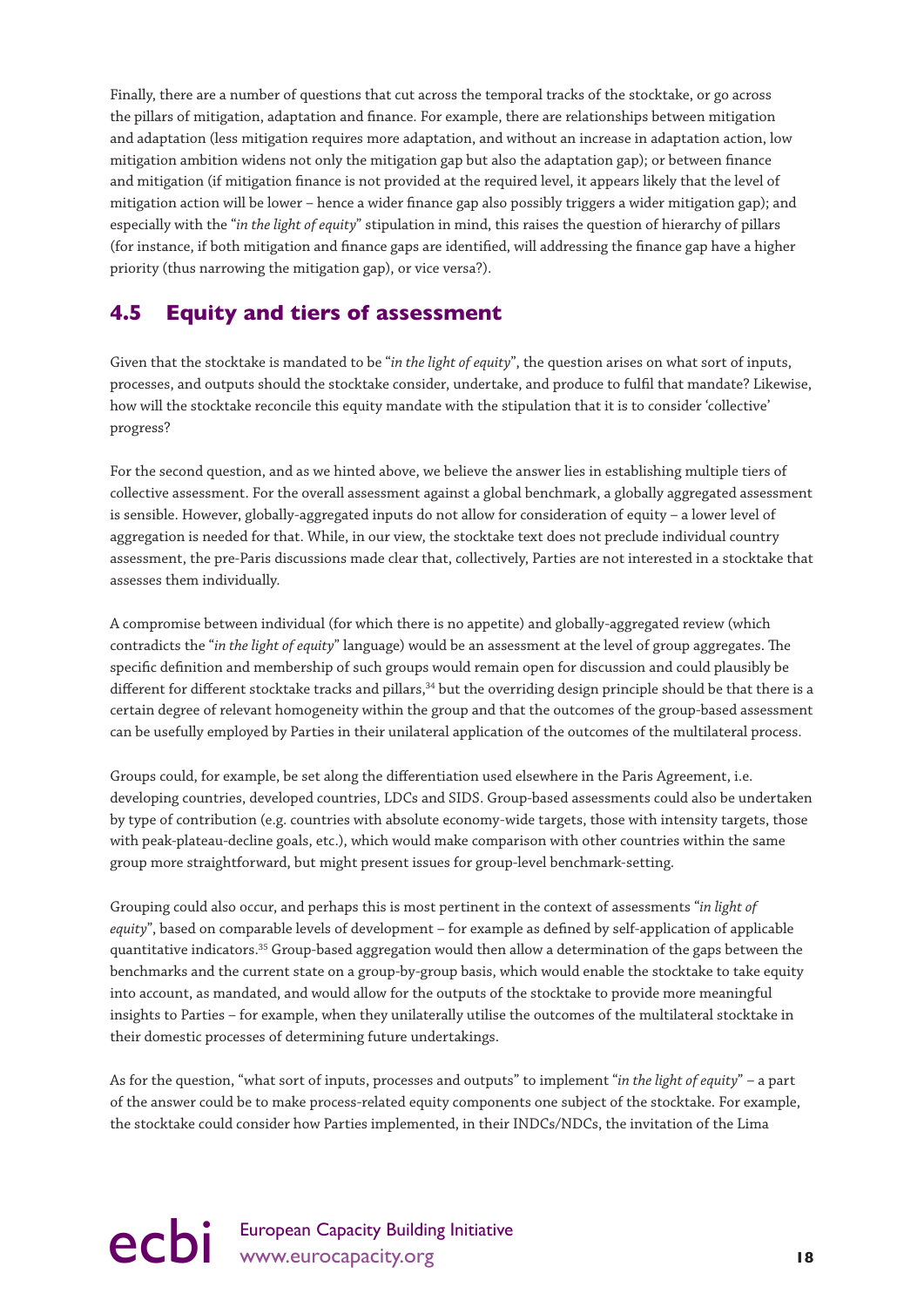<span id="page-20-0"></span>call to specify "*how the Party considers that its […] contribution is fair and ambitious"*. 36 The outcome of such an examination could then be further guidance from the CMA on how Parties could improve their current and future NDCs in that regard, for example by providing a range of options on how Parties could implement this, perhaps via self-selection of suites of indicators from a list (as suggested by the EU),<sup>37</sup> or along the lines of an Equity Reference Framework.38

The stocktake could also develop guidance or suggestions on how Parties could take equity into account when interpreting the applicability of the group-based outcomes of the stocktake in their domestic updating and enhancing of actions and support, including how to assess any gaps in their own undertakings by themselves. A precedence for such self-applied guidance has been set, for example, by paragraph 2b of 1/CP.19 which provided guidance on the preparation of INDCs by identifying the importance of national consultations. Such equity metrics guidance need not be prescriptive, but rather a suite that Parties can choose from, even though their application and reporting on in subsequent NDCs could be prescribed.

It is also our view that consideration of equity can perhaps more usefully, flexibly, and comprehensively be explored in stocktake-like activities and studies outside of the formal multilateral process – for example within academia or larger civil society. The formal stocktake could encourage and draw upon such informal activities by making avenues available for lessons-learned and results to inform the formal stocktake.

Finally, the stocktake could consider equity concerns more holistically, by making equity itself a topic across all pillars and assessing how Parties may have been addressing equity concerns in implementing their past undertakings or proposing to implement future ones. For example, the impacts on distributional impacts of mitigation measures across socioeconomic, or regional, strata of countries, including auxiliary measures to address any associated injustices, could be in focus. Similarly, the risk reduction impacts of adaptation actions might unequally apply to different socio-economic groups, for example indigenous and traditional peoples, refugees, women, or children, and an equity-focussed stocktake on adaptation could foreground such issues.

## **5. CONCLUSIONS**

The questions of ambition review as well as science and equity have always been fraught with highly emotive, complex and difficult negotiations, despite the creative proposals that have been presented over the years. In the pre-Paris deliberations, a number of concepts were tabled, both by Parties (e.g. African Group and Brazil) as well as civil society, notably CAN. Despite being a contentious issue, the Paris negotiations of the stocktake remained cordial, perhaps because Parties were acutely aware of the need to build an ambition mechanism into the agreement, were clear of each other's pressure points, and the Agreement provided various 'hooks' for the elements of the stocktake.

In assessing the opportunities and challenges posed by the operationalization of the stocktake, this paper identifies some basic elements of a successful stocktake:

- a benchmarking exercise (linked to the Article 2 goals and representing the required effort);
- an assessment of the current and anticipated state (informed by planned and implemented undertakings, or efforts, by Parties); and
- an assessment of the gap between the two, with a view of informing future efforts by Parties.

The paper also identifies four tracks along which such basic elements need to be considered:

• backward-looking implemented actions;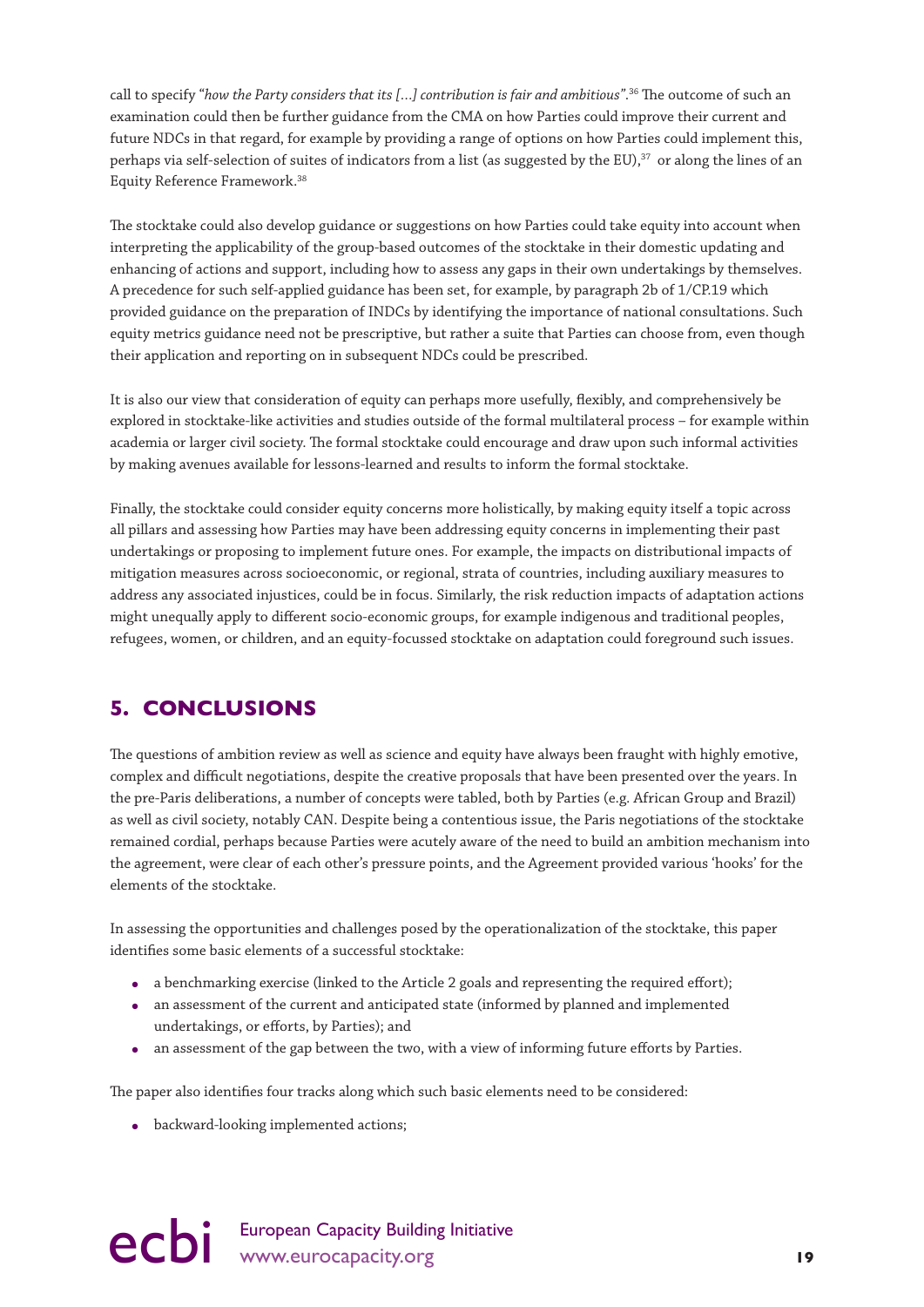- ongoing implementation of current undertakings;
- undertakings for the upcoming implementation period; and
- indicative undertakings for the second implementation period after the current.

Each track has unique needs and opportunities in terms of inputs, outcomes, processes and purpose, and within each track, the stocktake will take different shape (again, in terms of inputs, outcomes, purpose and processes) for each of the pillars under assessment.

Considering the comprehensive scope of the stocktake, the paper identifies the need for clarity, consistency, and ability to aggregate information in mitigation, adaptation as well as finance as crucial to an effective stocktake. The paper also highlights some of the challenges, options and further work required on the character of m-NDCs, a-NDCs and BCIS, as well as benchmark information from organisations such as the IPCC that interpret the goals.

The paper discusses remaining unresolved questions, and proposes options. One such question concerns the level of granularity of the assessment, i.e. at individual or some aggregated level. The Paris Agreement excludes no options, but identifies aspects that are collective (progress against the purpose and goals of the agreement), whilst also having a clear individual component with the enhancement and updating of actions and support, as well as by referencing equity. The paper posits a solution through multilaterally developing guidance to categories of Parties that Parties would then self-apply.

Another set of key questions relate to timing: cyclicality, length of implementation period, timing of the stocktake relative to communication of undertakings by Parties, and the relationship of the outcomes of the stocktake with what is inscribed by the Party. The Paris Agreement prescribes five-year cycles for communication of NDCs and for the stocktake, whilst providing for negotiations of common implementation timeframes. We think the stocktake is best served by five-year implementation periods, and that the obligatory long term-plans for mitigation and adaptation provide an opportunity for the stocktake and Parties to take a longer view beyond enhancing their undertakings for the upcoming implementation period.

Finally, on modalities of the stocktake, the paper proposes a technical expert process followed by a diplomatic process. The former is concerned with the processing and synthesis of the inputs, providing opportunities for comments and questions to Parties and Observers on assumptions and methodologies used. The latter would focus on developing recommendations of how Parties can enhance ambition individually and collectively, captured in a CMA decision that would guide countries in their national processes.

#### **Endnotes and References**

 1. For example, mitigation goals in Art 2.1.a and Art 4.1, adaptation goals in Art 2.1.b and Art 7.1, and finance goal in Art 2.1.c and Art 9. Furthermore, the stipulation of Article 14 for the global stocktake to be "*comprehensive*" suggests that capacity building (Article 11), technology transfer (Article 10), but also loss and damage (Article 8), education (Article 12) etc. are within the scope of the stocktake. However, in this paper, we limit our considerations to the three elements explicitly mentioned in Article 2.1, namely mitigation, adaptation and finance.

2. "Assessment and review (A&R) processes [...] embody the 'top-down' part in a hybrid 'bottom-up'/'top-down' model of international climate policy [...] and are essential to ensure that internationally agreed objectives and principles do not fall through the cracks in a system of nationally determined offers", van Asselt, H., Pauw, P. & Sælen, H. (2015). *Assessment and Review Under a 2015 Climate Change Agreement*. Nordic Council of Ministers, p. 20. 23 March. http://norden.diva-portal. org/smash/get/diva2:797336/FULLTEXT01.pdf.

3. UNFCCC (2016). *Report of the Conference of the Parties on Its Twenty-First Session, Held in Paris from 30 November to 13 December 2015. Part Two: Action Taken by the Conference of the Parties at Its Twenty-First Session*. United Nations Office,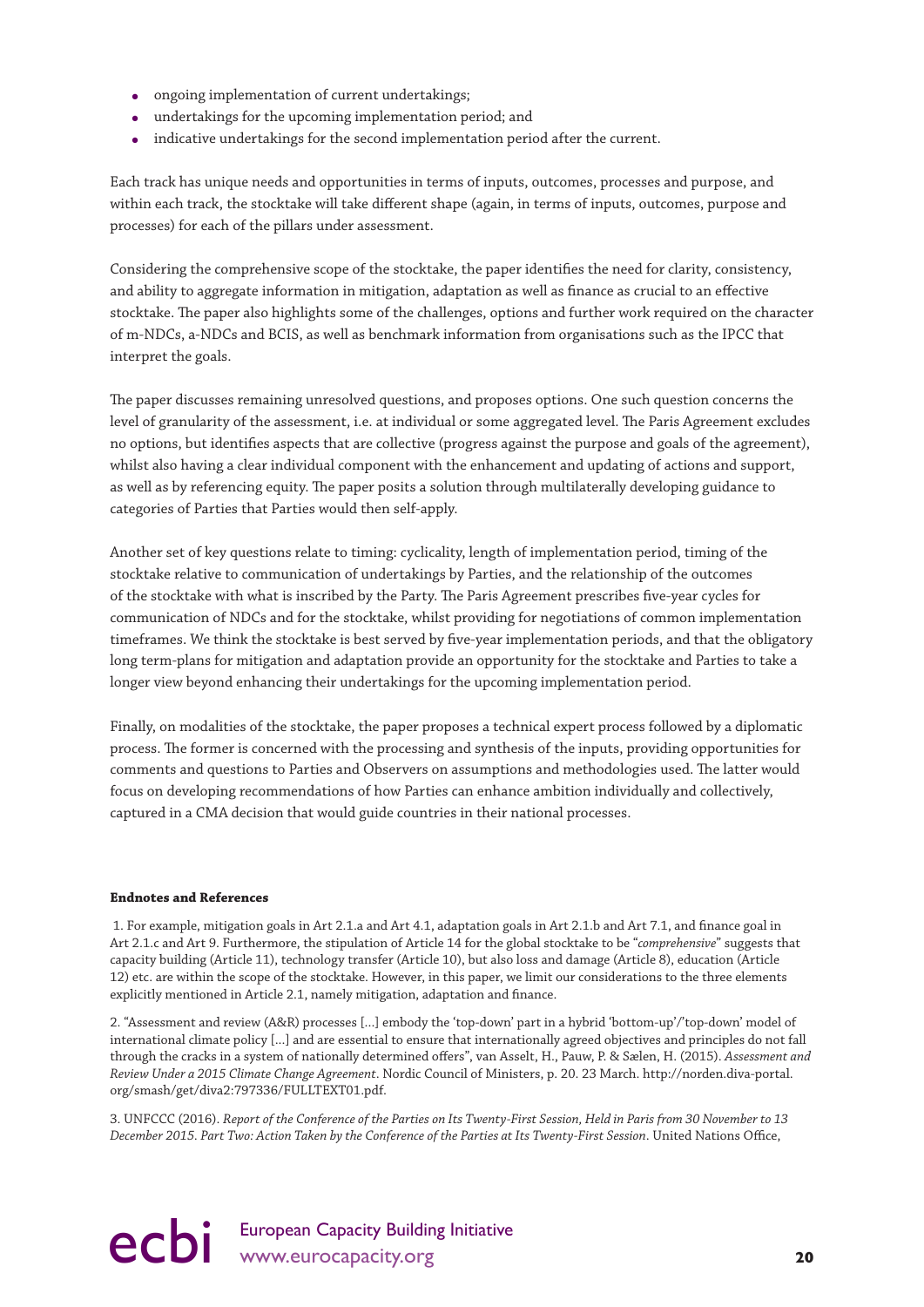Geneva. http://unfccc.int/resource/ docs/2013/cop19/eng/10a01.pdf, Decision 1/CP.21, paragraph 17.

4. UNFCCC (2015). *Paris Agreement*. United Nations Office, Geneva. http://unfccc.int/files/ meetings/paris\_nov\_2015/ application/pdf/paris\_agreement\_english\_.pdf, Article 14.1.

5. Ibid., Articles 4.9, 7.14, 9.6, 10.6, and 13.5 and 13.6.

6. Ibid., Article 14.1.

7. For example, see van Asselt, Pauw & Sælen, *Assessment and Review Under a 2015 Climate Change Agreemen*t; van Asselt, H., Sælen, H. & Pauw, P. (2014). *From Lima to Paris, and Beyond: Options for Ex Ante Assessment of Intended Nationally Determined Contributions Under the UNFCCC*. Nordic Council of Ministers, Copenhagen. http://norden.diva-portal.org/ smash/get/diva2:767276/FULLTEXT02.pdf http://dx.doi.org/10.6027/NA2014-928.

8. This typology results in four classes: 1. Explicit linkage with stocktake and provisions for forward-looking undertakings, 2. Explicit linkage with stocktake but no provisions for forward-looking undertakings, 3. No explicit linkage but provisions for undertakings, 4. No explicit linkage and no provisions for undertakings.

9. Ibid. Articles 2, 7.1 and 7.14 (c) and (d).

10. We use the terms "a-NDC" and "m-NDC" to refer to the adaptation and mitigation components of an NDC, respectively, in contexts where such distinction is relevant. Otherwise, we use the overarching "NDC", which includes and m-NDC and might include an a-NDC.

11. UNFCCC (2016). *Paris Agreement*. Article 13.6.

12. Ibid. Article 4.10.

13. Müller, B. & Ngwadla, X. (2016). *The Paris Ambition Mechanism: Review and Contribution Cycles*. Options Note. European Capacity Building Initiative, Oxford.

14. Müller, B. (2016). *A Dynamic Ambition Mechanism for the Paris Agreement*. Discussion Note. Oxford Climate Policy; European Capacity Building Initiative, Oxford. March. http://www.eurocapacity.org/downloads/Dynamic\_Ambition\_ Mechanism\_for\_Paris.pdf.

15. African Group (2013). *Submission by Swaziland on Behalf of the African Group Under Workstream I of the ADP*. Government of Swaziland, p. 3. 8 October. https://unfccc.int/files/ documentation/submissions\_from\_parties/adp/ application/pdf/adp\_african\_group\_workstream\_1\_20131008.pdf.

16. c.f. van Asselt, Pauw & Sælen, *Assessment and Review Under a 2015 Climate Change Agreement,* 55, for a detailed overview.

17. Brazil (2014). *Views of Brazil on the Elements of the New Agreement Under the Convention Applicable to All Parties*. Government of Brazil, Brasília. 6 November. http://www4.unfccc.int/ submissions/Lists/OSPSubmissionUplo ad/73\_99\_130602104651393682-BRAZIL%20ADP%20 Elements.pdf.

18. CAN (2015). *The Paris Package: A Springboard for Sustained, Transformative Change*. Climate Action Network Annual Policy Document 2015. CAN International, Beirut. November. https://unfccc.int/files/documentation/submissions\_from\_ non-party\_stakeholders/application/ pdf/548.pdf.

19. It is important to note that this table represents the status of deliberations in early 2015, shortly after the COP 20 in Lima, as such, the landscape has changed somewhat with some parties shifting their positions and some elements now decided (hence, agreed to by all Parties), for example that the global stocktake is to be conducted "*in the light of equity*".

20. van Asselt, Pauw & Sælen, *Assessment and Review Under a 2015 Climate Change Agreement*.

21. Brazil, *Views of Brazil on the Elements of the New Agreement Under the Convention Applicable to All Parties*.

22. Similar views are also expressed in: Müller, B., Ngwadla, X. & Miguez, J. D. G. (2014). *A Dynamic Contribution Cycle: Sequencing Contributions in the 2015 Paris Agreement*. Concept Note. European Capacity Building Initiative. October. http:// www.eurocapacity.org/downloads/Dynamic\_Contribution\_Cycle\_ Concept\_Note.pdf.

23. South Africa (2014). *Design and Elements of the 2015 Agreement. Draft Submission by South Afric*a. Government of South Africa. May. http://unfccc.int/files/bodies/application/pdf/ adp\_elements\_southafrica.pdf.

24. South Africa (2014). *Submission by South Africa on the Determination and Communication of Parties' Intended Nationally Determined Contributions*. Government of South Africa. May. http://unfccc.int/files/bodies/application/pdf/adp\_indc\_ southafrica.pdf.

25. Müller, B. & Ngwadla, X. (2015). *Procedural Arrangements for the Paris Replenishment Cycle*. Discussion Note. Oxford